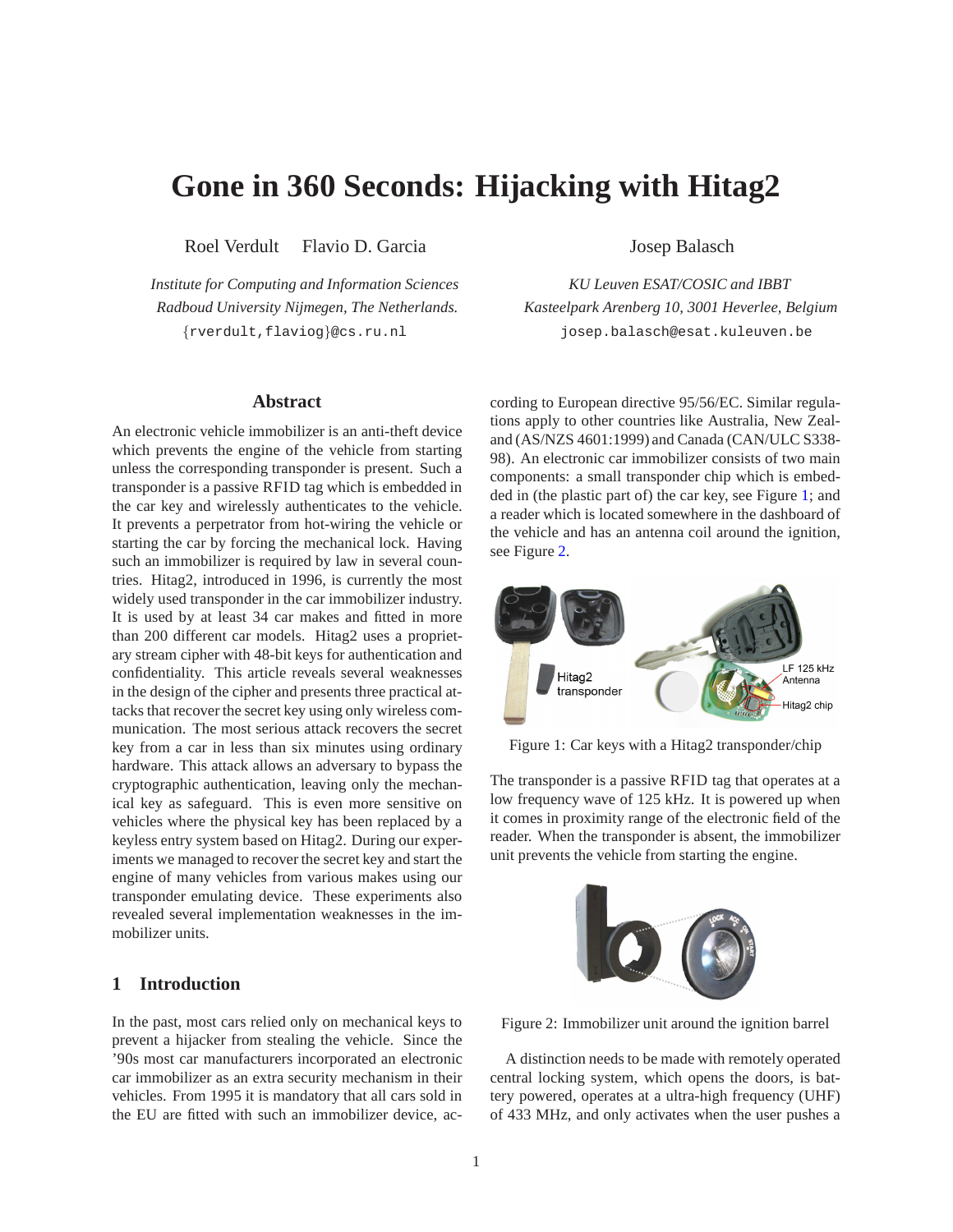button on the remote key. More recent car keys are often deployed with a hybrid chip that supports the battery powered ultra-high frequency as well as the passive low frequency communication interface.

With the Hitag2 family of transponders, its manufacturer NXP Semiconductors (formerly Philips Semiconductors) leads the immobilizer market [\[34\]](#page-15-0). Figure [4](#page-1-0) shows a list containing some of the vehicles that are deployed with a Hitag2 transponder. Even though NXP boosts "Unbreakable security levels using mutual authentication, challenge-response and encrypted data communication"<sup>[1](#page-1-1)</sup>, it uses a shared key of only 48 bits.

Since 1988, the automotive industry has moved towards the so-called keyless ignition or keyless entry in their high-end vehicles [\[26\]](#page-14-0). In such a vehicle the mechanical key is no longer present and it has been replaced by a start button like the one shown in Figure [3.](#page-1-2) The only anti-theft mechanism left in these vehicles is the immobilizer. Startlingly, many keyless ignition or entry vehicles sold nowadays are still based on the Hitag2 cipher. In some keyless entry cars Hitag2 is also used as a backup mechanism for opening the doors, e.g., when the battery of the remote is depleted.

<span id="page-1-2"></span>

Figure 3: Keyless hybrid transponder and engine start/stop button

## **Related work**

A similar immobilizer transponder is produced by Texas Instruments under the name Digital Signature Transponder (DST). It is protected by a different proprietary cryptographic algorithm that uses a secret key of only 40 bits. The workings of these algorithms are reversed engineered by Bono et al. in [\[10](#page-13-0)]. Francillon et al. demonstrated in [\[18\]](#page-14-1) that is possible to relay in real-time the (encrypted) communication of several keyless entry systems. The article shows that in some cases such a communication can be intercepted over a distance of at least 100 meters.

<span id="page-1-0"></span>

| <b>Make</b>                                   | <b>Models</b>                                                                                                     |  |  |
|-----------------------------------------------|-------------------------------------------------------------------------------------------------------------------|--|--|
| Acura                                         | CSX, MDX, RDX, TL, TSX                                                                                            |  |  |
| Alfa Romeo                                    | 156, 159, 166, Brera, Giulietta, Mito, Spider                                                                     |  |  |
| Audi                                          | A8                                                                                                                |  |  |
| Bentley                                       | Continental                                                                                                       |  |  |
| BMW                                           | <b>Serie 1</b> , 5, 6, 7, all bikes                                                                               |  |  |
| Buick                                         | Enclave, Lucerne                                                                                                  |  |  |
| Cadillac                                      | BLS, DTS, Escalade, SRX, STS, XLR                                                                                 |  |  |
|                                               | Avanlache, Caprice, Captiva, Cobalt, Equinox, Express, HHR                                                        |  |  |
| Chevrolet                                     | Impala, Malibu, Montecarlo, Silverado, Suburban, Tahoe                                                            |  |  |
|                                               | Trailblazer, Uplander                                                                                             |  |  |
| Chrysler                                      | 300C, Aspen, Grand Voyager, Pacifica, Pt Cruiser, Sebring                                                         |  |  |
|                                               | Town Country, Voyager                                                                                             |  |  |
| Citroen                                       | Berlingo, C-Crosser, C2, C3, C4, C4 Picasso, C5, C6, C8                                                           |  |  |
|                                               | Nemo, Saxo, Xsara, Xsara Picasso                                                                                  |  |  |
| Dacia                                         | Duster, Logan, Sandero                                                                                            |  |  |
| Daewoo                                        | Captiva, Windstorm                                                                                                |  |  |
| Dodge                                         | Avenger, Caliber, Caravan, Charger, Dakota, Durango                                                               |  |  |
|                                               | Grand Caravan, Journey, Magnum, Nitro, Ram                                                                        |  |  |
| Fiat                                          | 500, Bravo, Croma, Daily, Doblo, Fiorino, Grande Punto                                                            |  |  |
|                                               | Panda, Phedra, Ulysse, Scudo                                                                                      |  |  |
| GMC                                           | Acadia, Denali, Envoy, Savana, Siera, Terrain, Volt, Yukon                                                        |  |  |
| Honda                                         | Accord, Civic, CR-V, Element, Fit, Insight, Stream,                                                               |  |  |
|                                               | Jazz, Odyssey, Pilot, Ridgeline, most bikes                                                                       |  |  |
| Hummer                                        | H <sub>2</sub> , H <sub>3</sub>                                                                                   |  |  |
| Hyundai                                       | 130, Accent, Atos Prime, Coupe, Elantra, Excel, Getz<br>Grandeur, I30, Matrix, Santafe, Sonata, Terracan, Tiburon |  |  |
|                                               | Tucoson, Tuscanti                                                                                                 |  |  |
| Isuzu                                         | D-Max                                                                                                             |  |  |
| Iveco                                         | 35C11, Eurostar, New Daily, S-2000                                                                                |  |  |
|                                               | Commander, Compass, Grand Cherokee, Liberty, Patriot                                                              |  |  |
| Jeep                                          | Wrangler                                                                                                          |  |  |
|                                               | Carens, Carnival, Ceed, Cerato, Magentis, Mentor, Optima                                                          |  |  |
| Kia                                           | Picanto, Rio, Sephia, Sorento, Spectra, Sportage                                                                  |  |  |
| Lancia                                        | Delta, Musa, Phedra                                                                                               |  |  |
| Mini                                          | Cooper                                                                                                            |  |  |
| Mitsubishi                                    | 380, Colt, Eclipse, Endeavor, Galant, Grandis, L200                                                               |  |  |
|                                               | Lancer, Magna, Outlander, Outlander, Pajero, Raider                                                               |  |  |
| Nissan                                        | Almera, Juke, Micra, Pathfinder, Primera, Qashqai, Interstar                                                      |  |  |
|                                               | Note, Xterra                                                                                                      |  |  |
| Opel                                          | Agila, Antara, Astra, Corsa, Movano, Signum, Vectra                                                               |  |  |
|                                               | Vivaro, Zafira                                                                                                    |  |  |
| Peugeot                                       | 106, 206, 207, 307, 406, 407, 607, 807, 1007, 3008, 5008                                                          |  |  |
|                                               | Beeper, Partner, Boxer, RCZ                                                                                       |  |  |
| Pontiac<br>G5, G6, Pursuit, Solstice, Torrent |                                                                                                                   |  |  |
| Porsche                                       | Cayenne                                                                                                           |  |  |
| Renault                                       | Clio, Duster, Kangoo, Laguna II, Logan, Master                                                                    |  |  |
|                                               | Megane, Modus, Sandero, Trafic, Twingo                                                                            |  |  |
| Saturn                                        | Aura, Outlook, Sky, Vue                                                                                           |  |  |
| Suzuki                                        | Alto, Grand Vitara, Splash, Swift, Vitara, XL-7                                                                   |  |  |
| Volkswagen                                    | Touareg, Phaeton                                                                                                  |  |  |

Figure 4: Vehicles using Hitag2 [\[29\]](#page-14-2) – boldface indicates vehicles we tested

The history of the NXP Hitag2 family of transponders overlaps with that of other security products designed and deployed in the late nineties, such as Keeloq [\[8,](#page-13-1) [13,](#page-13-2) [27,](#page-14-3) [28\]](#page-14-4), MIFARE Classic [\[12](#page-13-3), [19](#page-14-5), [22](#page-14-6), [35](#page-15-1)], CryptoMemory [\[4](#page-13-4), [5,](#page-13-5) [23\]](#page-14-7) or iClass [\[20,](#page-14-8) [21](#page-14-9)]. Originally,

<span id="page-1-1"></span><sup>1</sup>[http://www.nxp.com/products/automotive/](http://www.nxp.com/products/automotive/car_access_immobilizers/immobilizer/) car access [immobilizers/immobilizer/](http://www.nxp.com/products/automotive/car_access_immobilizers/immobilizer/)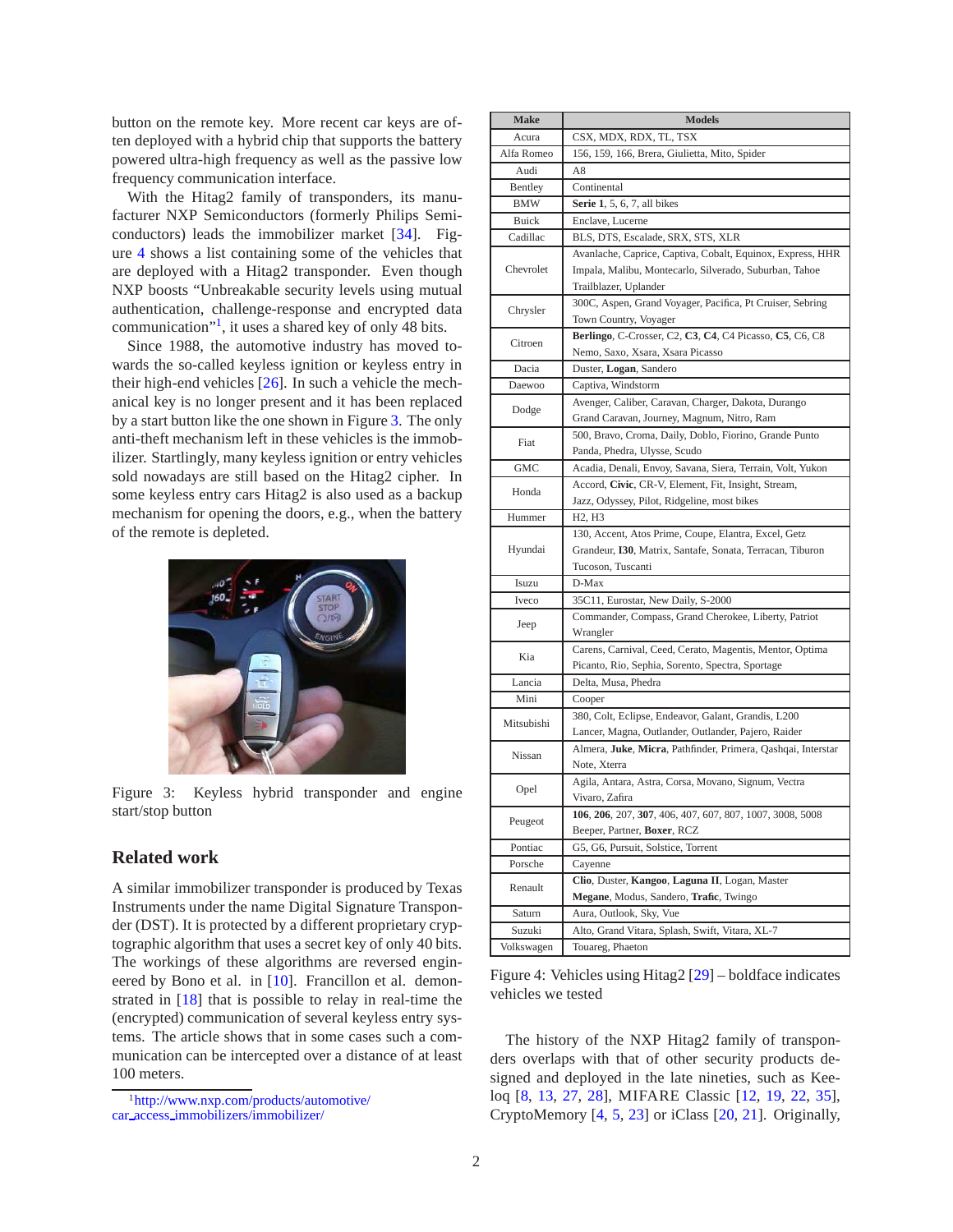information on Hitag2 transponders was limited to data sheets with high level descriptions of the chip's functionality [\[36\]](#page-15-2), while details on the proprietary cryptographic algorithms were kept secret by the manufacturer. This phase, in which security was strongly based on obscurity, lasted until in 2007 when the Hitag2 inner workings were reverse engineered [\[47\]](#page-15-3). Similarly to its predecessor Crypto1 (used in MIFARE Classic), the Hitag2 cipher consists of a 48 bit Linear Feedback Shift Register (LFSR) and a non-linear filter function used to output keystream. The publication of the Hitag2 cipher attracted the interest of the scientific community. Courtois et al. [\[14\]](#page-14-10) were the first to study the strength of the Hitag2 stream cipher to algebraic attacks by transforming the cipher state into a system of equations and using SAT solvers to perform key recovery attacks. Their most practical attack requires two days computation and a total of four eavesdropped authentication attempts to extract the secret key. A more efficient attack, requiring 16 chosen initialization vectors (IV) and six hours of computations, was also proposed. However, and as noted by the authors themselves, chosen-IV attacks are prevented by the Hitag2 authentication protocol (see Sect. [3.5\)](#page-5-0), thus making this attack unfeasible in practice.

In [\[42\]](#page-15-4), Soos et al. introduced a series of optimizations on SAT solvers that made it possible to reduce the attack time of Curtois et al. to less than 7 hours. More recently, Štembera and Novotný  $[45]$  $[45]$  implemented a brute-force attack that could be carried out in less than two hours by using the COPACOBANA $^2$  $^2$  high-performance cluster of FPGAs. Note however, that such attack would require about 4 years if carried out on a standard PC. Finally, Sun et. al [\[44\]](#page-15-6) tested the security of the Hitag2 cipher against cube attacks. Although according to their results the key can be recovered in less than a minute, this attack requires chosen initialization vectors and thus should be regarded as strictly theoretical.

## **Our contribution**

In this paper, we show a number of vulnerabilities in the Hitag2 transponders that enable an adversary to retrieve the secret key. We propose three attacks that extract the secret key under different scenarios. We have implemented and successfully executed these attacks in practice on more than 20 vehicles of various make and model. On all these vehicles we were able to use an emulating device to bypass the immobilizer and start the vehicle.

Concretely, we found the following vulnerabilities in Hitag2.

• The transponder lacks a pseudo-random number generator, which makes the authentication procedure vulnerable to replay attacks. Moreover, the transponder provides known data when a read command is issued on the block where the transponder's identity is stored, allowing to recover keystream. Redundancy in the commands allow an adversary to expand this keystream to arbitrary lengths. This means that the transponder provides an arbitrary length keystream oracle.

- With probability  $1/4$  the output bit of the cipher is determined by only 34 bits of the internal state. As a consequence, (on average) one out of four authentication attempts leaks one bit of information about the secret key.
- The 48 bit internal state of the cipher is only randomized by a nonce of 32 bits. This means that 16 bits of information over the secret key are persistent throughout different sessions.

We exploit these vulnerabilities in the following three practical attacks.

- The first attack exploits the malleability of the cipher and the fact that the transponder does not have a pseudo-random number generator. It uses a keystream shifting attack following the lines of [\[16](#page-14-11)]. This allows an adversary to first get an authentication attempt from the reader which can later be replayed to the transponder. Exploiting the malleability of the cipher, this can be used to read known plaintext (the identity of the transponder) and recover keystream. In a new session the adversary can use this keystream to read any other memory block (with exception of the secret key when configured correctly) within milliseconds. When the key is not read protected, this attack can also be used to read the secret key. This was in fact the case for most vehicles we tested from a French car make.
- The second attack is slower but more general in the sense that the same attack strategy can be applied to other LFSR based ciphers. The attack uses a time/memory tradeoff as proposed in [\[3](#page-13-6), [6](#page-13-7), [7,](#page-13-8) [11,](#page-13-9) [25,](#page-14-12) [38](#page-15-7)]. Exploiting the linear properties of the LFSR, we are able to efficiently generate the lookup table, reducing the complexity from  $2^{48}$  to  $2^{37}$  encryptions. This attack recovers the secret key regardless of the read protection configuration of the transponder. It requires 30 seconds of communication with the transponder and another 30 seconds to perform 2000 table lookups.
- The third attack is also the most powerful, as it only requires a few authentication attempts from the car immobilizer to recover the secret key (assuming that

<span id="page-2-0"></span><sup>2</sup><http://www.copacobana.org>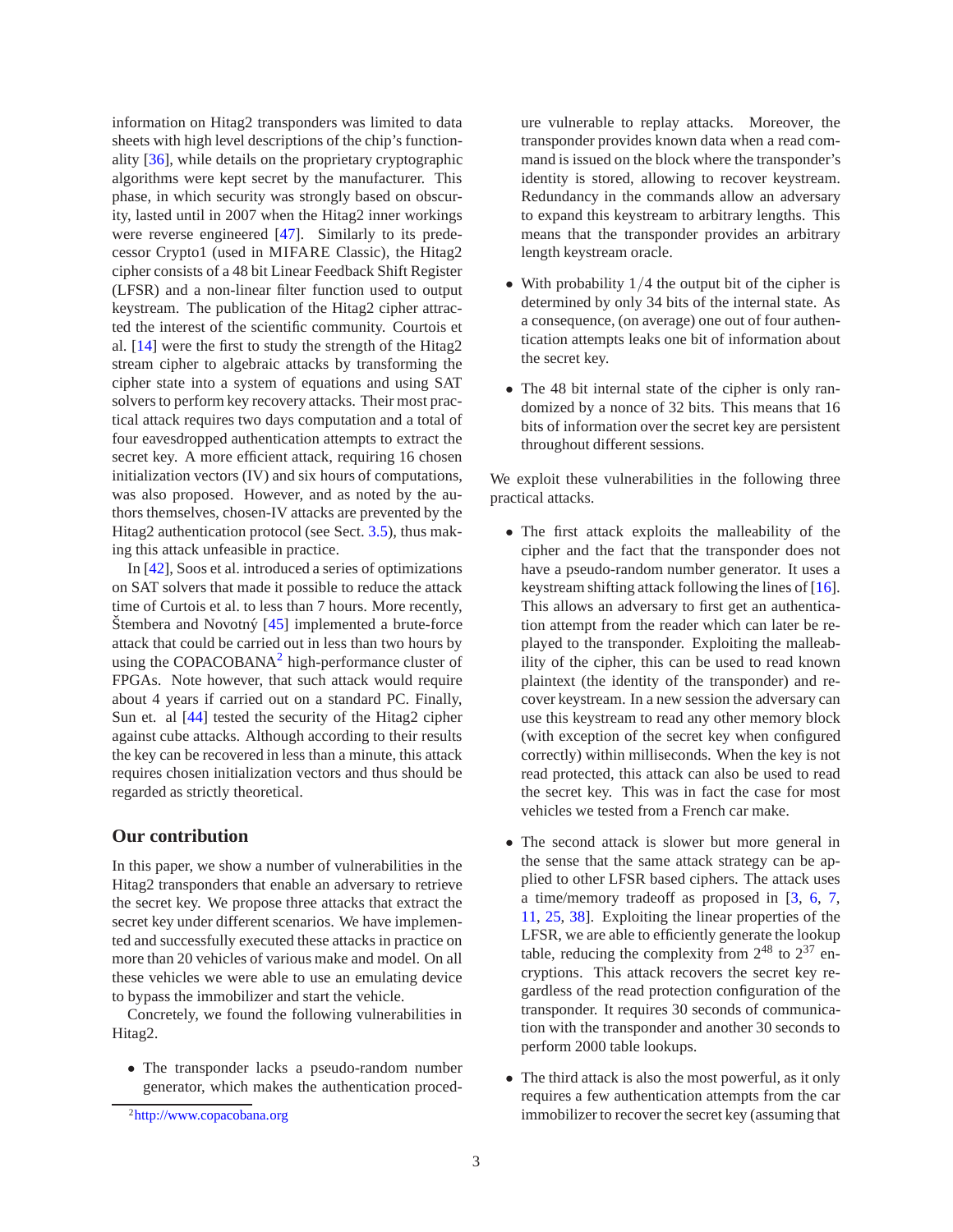the adversary knows a valid transponder *id*). This cryptanalytic attack exploits dependencies among different sessions and a low degree determination of the filter function used in the cipher. In order to execute this attack, an adversary first gathers 136 partial authentication attempts from the car. This can be done within one minute. Then, the adversary needs to perform  $2^{35}$  operations to recover the secret key. This takes less than five minutes on an ordinary laptop.

Furthermore, besides looking into the security aspects of Hitag2 we also study how it is deployed and integrated in car immobilizer systems by different manufacturers. Our study reveals that in many vehicles the transponder is misconfigured by having readable or default keys, and predictable passwords, whereas the immobilizer unit employs weak pseudo-random number generators. All cars we tested use identifier white-listing as an additional security mechanism. This means that in order to use our third attack to hijack a car, an adversary first needs to eavesdrop, guess or wirelessly pickpocket a legitimate transponder *id*, see Section [7.5.](#page-11-0)

Following the principle of responsible disclosure, we have contacted the manufacturer NXP and informed them of our findings six months ahead of publication. We have also provided our assistance in compiling a document to inform their customers about these vulnerabilities. The communication with NXP has been friendly and constructive. NXP encourages the automotive industry for years to migrate to more secure products that incorporate strong and community-reviewed ciphers like AES [\[15\]](#page-14-13). It is surprising that the automotive industry is reluctant to migrate to secure products given the cost difference of a better chip ( $\leq$  1 USD) in relation to the prices of high-end car models ( $\geq$  50,000 USD).

#### **2 Hardware setup**

Before diving into details about Hitag2, this section introduces the experimental platform we have developed in order to carry out attacks in real-life deployments of car immobilizer systems. In particular, we have built a portable and highly flexible setup allowing us to i) eavesdrop communications between Hitag2 readers and transponders, ii) emulate a Hitag2 reader, and iii) emulate a Hitag2 transponder. Figure [5](#page-3-0) depicts our setup in the setting of eavesdropping communications between a reader and a transponder.

The central element of our experimental platform is the Proxmark III board<sup>[3](#page-3-1)</sup>, originally developed by Jonathan Westhues<sup>[4](#page-3-2)</sup>, and designed to work with RFID

<span id="page-3-0"></span>

Figure 5: Experimental setup for eavesdropping

transponders ranging from low frequency (125 kHz) to high frequency (13.56 MHz). The Proxmark III board cost around 200 USD and comes equipped with a FPGA and an ARM microcontroller. Low-level RF operations such as modulation/demodulation are carried out by the FPGA, whereas high-level operations such as encoding/decoding of frames are performed in the microcontroller.

Hitag2 tags are low frequency transponders used in proximity area RFID applications [\[36](#page-15-2)]. Communication from reader to transponder is encoded using Binary Pulse Length Modulation (BPLM), whereas from transponder to reader it can be encoded using either Manchester or Biphase coding. In order to eavesdrop, generate, and read communications from reader to transponder, we added support for encoding/decoding BPLM signals, see Figure [6.](#page-3-3)

<span id="page-3-3"></span>

Figure 6: Reader modulation of a *read* command

For the transponder side, we have also added the functionalities to support the Manchester coding scheme as shown in Figure [7.](#page-3-4)

<span id="page-3-4"></span>

Figure 7: Communication from transponder to reader

<sup>3</sup><http://www.proxmark.org>

<span id="page-3-2"></span><span id="page-3-1"></span><sup>4</sup><http://cq.cx/proxmark3.pl>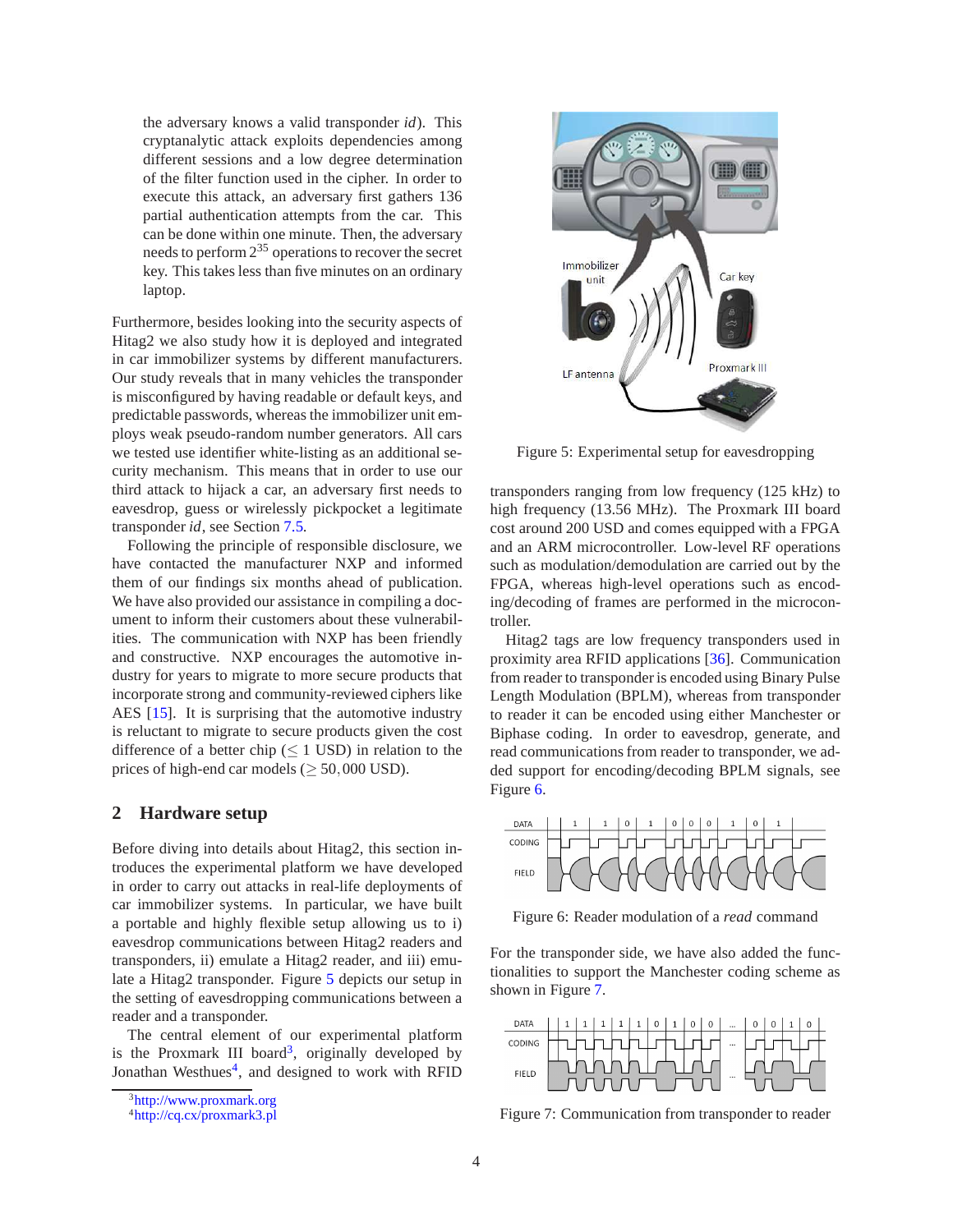## **3 Hitag2**

This section describes Hitag2 in detail. Most of this information is in the public domain. We first describe the Hitag2 functionality, memory structure, and communication protocols, this comes mostly from the product data sheet [\[36\]](#page-15-2). Then we describe the cipher and the authentication protocol which was previously reverse engineered in [\[47\]](#page-15-3). In Section [3.7](#page-6-0) we show that it is possible to run the cipher backwards which we use in our attacks.

We first need to introduce some notation. Let  $\mathbb{F}_2 =$ {0,1} the field of two elements (or the set of Booleans). The symbol  $\oplus$  denotes exclusive-or (XOR) and  $0^n$  denotes a bitstring of *n* zero-bits. Given two bitstrings *x* and *y*, *xy* denotes their concatenation.  $\overline{x}$  denotes the bitwise complement of *x*. We write  $y_i$  to denote the *i*-th bit of *y*. For example, given the bitstring  $y = 0 \times 0.3$ ,  $y_0 = y_1 = 0$ and  $y_6 = y_7 = 1$ . We denote encryptions by  $\{-\}.$ 

## **3.1 Functionality**

Access to the Hitag2 memory contents is determined by pre-configured security policies. Hitag2 transponders offer up to three different modes of operation:

- 1. In *public mode* the contents of the user data pages are simply broadcast by the transponder once it is powered up.
- 2. In *password mode* reader and transponder authenticate each other by interchanging their passwords. Communication is carried out in the clear, therefore this authentication procedure is vulnerable to replay attacks.
- 3. In *crypto mode* the reader and the transponder perform a mutual authentication by means of a 48-bit shared key. Communication between reader and transponder is encrypted using a proprietary stream cipher. This mode is used in car immobilizer systems and will be the focus of this paper.

## **3.2 Memory**

Hitag2 transponders have a total of 256 bits of nonvolatile memory (EEPROM) organized in 8 blocks of 4 bytes each. Figure [8](#page-4-0) illustrates the memory contents of a transponder configured in crypto mode. Block 0 stores the read-only transponder identifier; the secret key is stored in blocks 1 and 2; the password and configuration bits in block 3; blocks 4 till 7 store user defined memory. Access to any of the memory blocks in crypto mode is only granted to a reader after a successful mutual authentication.

<span id="page-4-0"></span>

| <b>Block</b>                | <b>Contents</b>                                  |  |
|-----------------------------|--------------------------------------------------|--|
|                             | transponder identifier id                        |  |
|                             | secret key low $k_0k_{31}$                       |  |
| $\mathcal{D}_{\mathcal{L}}$ | secret key high $k_{32} \dots k_{47}$ — reserved |  |
|                             | configuration — password                         |  |
|                             | user defined memory                              |  |

Figure 8: Hitag2 memory map in crypto mode [\[36](#page-15-2)]

#### <span id="page-4-2"></span>**3.3 Communication**

The communication protocol between the reader and transponder is based on the master-slave principle. The reader sends a command to the transponder, which then responds after a predefined period of time. There are five different commands: *authenticate*,*read*, *read*, *write* and *halt*. As shown in Figure [9,](#page-4-1) the *authenticate* command has a fixed length of 5 bits, whereas the others have a length of at least 10 bits. Optionally, these 10 bits can be extended with a redundancy message of size multiple of 5 bits. A redundancy message is composed by the bit-complement of the last five bits of the command. According to the datasheet [\[36\]](#page-15-2) this feature is introduced to *"achieve a higher confidence level"*.

In crypto mode the transponder starts in a halted state and is activated by the *authenticate* command. After a successful authentication, the transponder enters the active state in which it only accepts active commands which are encrypted. Every encrypted bit that is transferred consists of a plaintext bit XOR-ed with one bit of the keystream. The active commands have a 3-bit argument *n* which represents the offset (block number) in memory. From this point we address Hitag2 active commands by referring to *commands* and explicitly mention authentication otherwise.

<span id="page-4-1"></span>

| Command             | <b>Bits</b>                               | <b>State</b> |
|---------------------|-------------------------------------------|--------------|
| <i>authenticate</i> | 11000                                     | halted       |
| read                | $11n_0n_1n_200\overline{n_0n_1n_2}\dots$  | active       |
| read                | $01n_0n_1n_210\overline{n_0n_1n_2}\dots$  | active       |
| write               | $10n_0n_1n_201\overline{n_0n_1n_2}\dots$  | active       |
| halt                | $00n_0n_1n_211\overline{n_0n_1n_2}\ldots$ | active       |

Figure 9: Hitag2 commands using block number *n*

Next we define the function *cmd* which constructs a bit string that represents a command *c* on block *n* with *r* redundancy messages.

<span id="page-4-3"></span>**Definition 3.1.** *Let c be the first* 2*-bit command as defined in Figure [9,](#page-4-1) n be a* 3*-bit memory block number*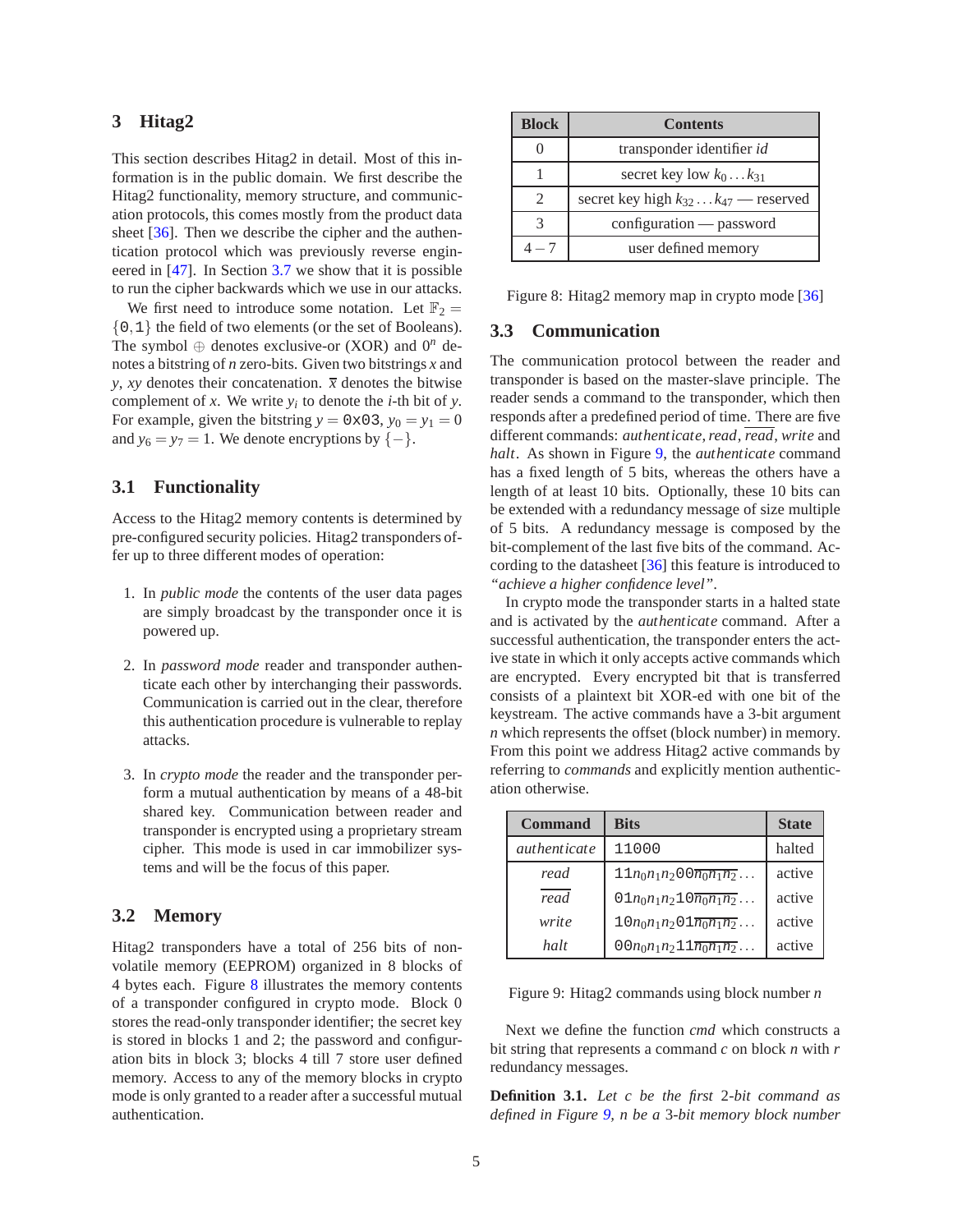*and r be the number of redundancy messages. Then, the* function cmd :  $\mathbb{F}_2^2 \times \mathbb{F}_2^3 \times \mathbb{N} \to \mathbb{F}_2^{(10+5r)}$  $\int_{2}^{(10+5r)}$  is defined by  $cmd(c, n, 0) = cn\overline{cn}$ 

$$
cmd(c, n, r+1) = \begin{cases} cmd(c, n, r)cn, & r \text{ is odd;} \\ cmd(c, n, r)cn, & otherwise. \end{cases}
$$

For example, the command to read block 0 with two redundancy messages results in the following bit string.

 $cmd(11,0,2) = 11000 00111 11000 00111$ The encrypted messages between reader and transponder are transmitted without any parity bits. The transponder response always starts with a prefix of five ones, see Figure [10.](#page-5-1) In the remainder of this paper we will omit this prefix. A typical forward and backwards communication takes about 12 ms.

<span id="page-5-1"></span>

Figure 10: Message flow for reading memory block 0

## **3.4 Cipher**

In crypto mode, the communication between transponder and reader (after a sucessful authentication) is encrypted with the Hitag2 stream cipher. This cipher has been reverse engineered in [\[47\]](#page-15-3). The cipher consists of a 48-bit linear feedback shift register (LFSR) and a non-linear filter function *f*. Each clock tick, twenty bits of the LFSR are put through the filter function, generating one bit of keystream. Then the LFSR shifts one bit to the left, using the generating polynomial to generate a new bit on the right. See Figure [11](#page-6-1) for a schematic representation.

**Definition 3.2.** The feedback function  $L: \mathbb{F}_2^{48} \to \mathbb{F}_2$  is  $\alpha$ *defined by*  $L(x_0 \ldots x_{47}) := x_0 \oplus x_2 \oplus x_3 \oplus x_6 \oplus x_7 \oplus x_8 \oplus x_9$ *x*<sup>16</sup> ⊕*x*<sup>22</sup> ⊕*x*<sup>23</sup> ⊕*x*<sup>26</sup> ⊕*x*<sup>30</sup> ⊕*x*<sup>41</sup> ⊕*x*<sup>42</sup> ⊕*x*<sup>43</sup> ⊕*x*<sup>46</sup> ⊕*x*47*.*

The filter function *f* consists of three different circuits  $f_a, f_b$  and  $f_c$  which output one bit each. The circuits  $f_a$ and *f<sup>b</sup>* are employed more than once, using a total of twenty input bits from the LFSR. Their resulting bits are used as input for *fc*. The circuits are represented by three boolean tables that contain the resulting bit for each input.

**Definition 3.3** (Filter function)**.** *The filter function*  $f: \mathbb{F}_2^{48} \to \mathbb{F}_2$  *is defined by* 

$$
f(x_0...x_{47}) = f_c(f_a(x_2x_3x_5x_6), f_b(x_8x_{12}x_{14}x_{15}),
$$
  
\n
$$
f_b(x_{17}x_{21}x_{23}x_{26}), f_b(x_{28}x_{29}x_{31}x_{33}),
$$
  
\n
$$
f_a(x_{34}x_{43}x_{44}x_{46})),
$$

where 
$$
f_a, f_b: \mathbb{F}_2^4 \to \mathbb{F}_2
$$
 and  $f_c: \mathbb{F}_2^5 \to \mathbb{F}_2$  are  
\n
$$
f_a(i) = (0 \times A6 \text{ } 3C)_i
$$
\n
$$
f_b(i) = (0 \times A770)_i
$$
\n
$$
f_c(i) = (0 \times D949 \text{ } 9C \text{ } B1B0)_i.
$$

For future reference, note that each of the building blocks of *f* (and hence *f* itself) has the property that it outputs zero for half of the possible inputs (respectively one).

**Remark 3.4** (Cipher schematic)**.** *Figure [11](#page-6-1) is different from the schematic that was introduced by [\[47\]](#page-15-3) and later used by [\[14,](#page-14-10) [19,](#page-14-5) [44,](#page-15-6) [45\]](#page-15-5). The input bits of the filter function in Figure [11](#page-6-1) are shifted by one with respect to those of [\[47\]](#page-15-3). The filter function in the old schematic represents a keystream bit at the previous state*  $f(x_{i-1} \ldots x_{i+46})$ *, while the one in Figure [11](#page-6-1) represents a keystream bit of the current state f*(*x<sup>i</sup>* ...*xi*+47)*. Furthermore, we have adapted the boolean tables to be consistent with our notation.*

#### <span id="page-5-0"></span>**3.5 Authentication protocol**

The authentication protocol used in Hitag2 in crypto mode, reversed engineered and published online in 2007 [\[47\]](#page-15-3), is depicted in Figure [12.](#page-5-2) The reader starts the communication by sending an authenticate command, to which the transponder answers by sending its identifier *id*. From this point on, communication is encrypted, i.e., XOR-ed with the keystream. The reader responds with its encrypted challenge  $n<sub>R</sub>$  and the answer  $a_R = 0$ *xFFFFFFFFF* also encrypted to prove knowledge of the key; the transponder finishes with its encrypted answer  $a_T$  (corresponding to block 3 in Fig. [8\)](#page-4-0) to the challenge of the reader.

<span id="page-5-2"></span>

Figure 12: Hitag2 authentication protocol

During the authentication protocol, the internal state of the stream cipher is initialized. The initial state consists of the 32-bits identifier concatenated with the first 16 bits of the key. Then reader nonce *n<sup>R</sup>* XORed with the last 32 bits of the key is shifted in. During initialization, the LFSR feedback is disabled. Since communication is encrypted from  $n_R$  onwards, the encryption of the later bits of  $n<sub>R</sub>$  are influenced by its earlier bits. Authentication is achieved by reaching the same internal state of the cipher after shifting in *nR*.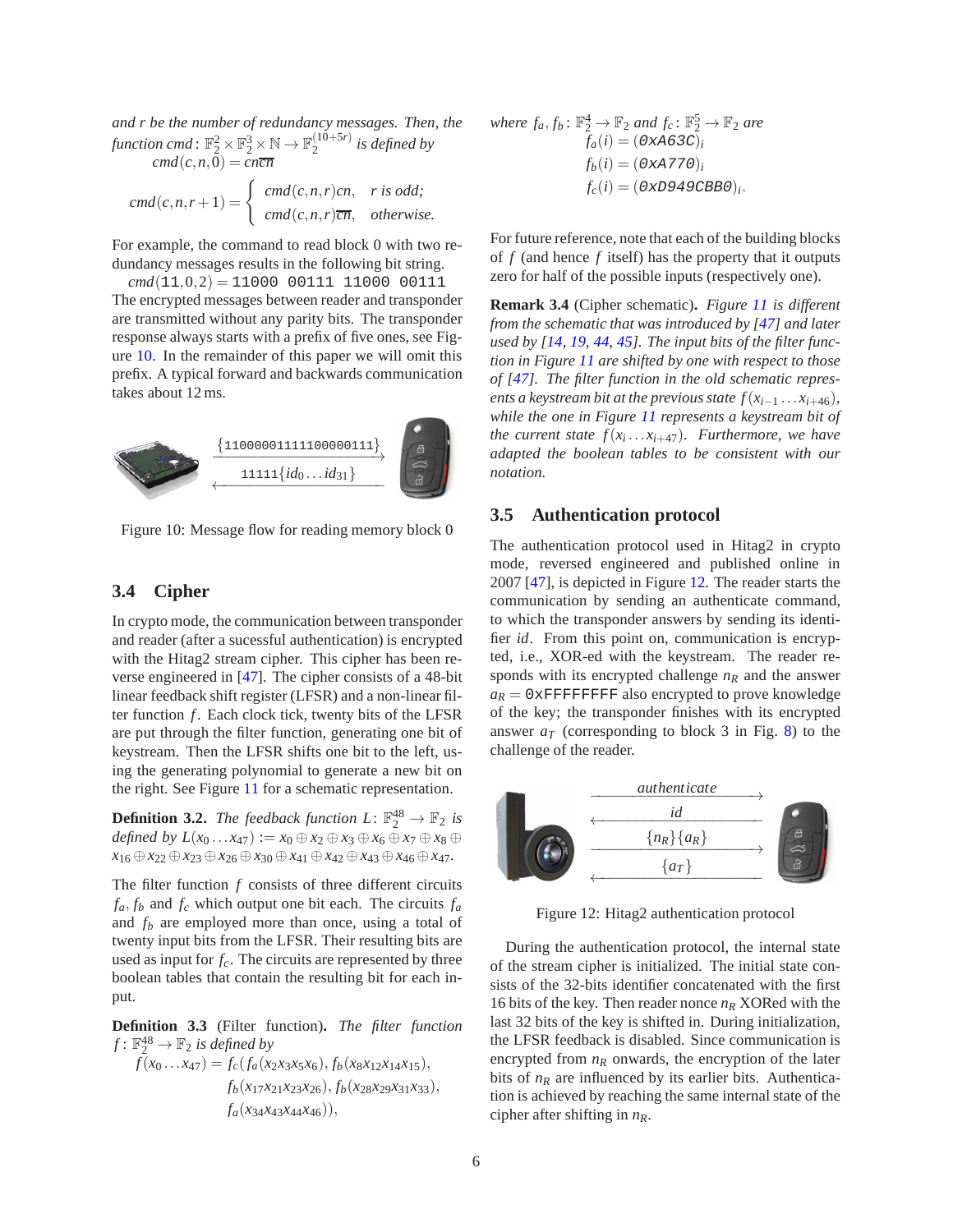<span id="page-6-1"></span>

Figure 11: Structure of the Hitag2 stream cipher, based on [\[47](#page-15-3)]

# <span id="page-6-5"></span>**3.6 Cipher Initialization**

The following precisely defines the initialization of the cipher and the generation of the LFSR-stream  $a_0a_1...$ and the keystream  $b_0b_1 \ldots$ 

<span id="page-6-2"></span>**Definition 3.5.** *Given a key*  $k = k_0...k_{47} \in \mathbb{F}_2^{48}$ *, an identifier id* =  $id_0...id_{31} \in \mathbb{F}_2^3$ , a reader nonce  $n_R$  =  $n_{R_0} \ldots n_{R_{31}} \in \mathbb{F}_2^{32}$ , a reader answer  $a_R = a_{R_0} \ldots a_{R_{31}} \in$  $\mathbb{F}_2^{32}$ , and a transponder answer  $a_T = a_{T_0} \dots a_{T_{31}} \in \mathbb{F}_2^{32}$ , *the internal state of the cipher at time i is*  $\alpha_i :=$  $a_i \dots a_{47+i} \in \mathbb{F}_2^{48}$ . Here the  $a_i \in \mathbb{F}_2$  are given by

| $a_i := id_i$                             | $\forall i \in [0,31]$       |
|-------------------------------------------|------------------------------|
| $a_{32+i} := k_i$                         | $\forall i \in [0, 15]$      |
| $a_{48+i} := k_{16+i} \oplus n_{R_i}$     | $\forall i \in [0,31]$       |
| $a_{80+i} := L(a_{32+i} \ldots a_{79+i})$ | $\forall i \in \mathbb{N}$ . |

*Furthermore, we define the keystream bit*  $b_i \in \mathbb{F}_2$  *at time i by*

| $b_i := f(a_i \dots a_{47+i})$                                 | $\forall i \in \mathbb{N}$ . |
|----------------------------------------------------------------|------------------------------|
| <i>Define</i> $\{n_R\}, \{a_R\}, \{a_T\}, \in \mathbb{F}_2$ by |                              |
| ${n_R}_i := n_{R_i} \oplus b_i$                                | $\forall i \in [0,31]$       |
| ${a_R}_i := a_{R_i} \oplus b_{32+i}$                           | $\forall i \in [0,31]$       |
| ${a_T}_i := a_{T_i} \oplus b_{64+i}$                           | $\forall i \in [0,31].$      |

*Note that the*  $a_i$ *,*  $\alpha_i$ *,*  $b_i$ *,*  $\{n_R\}_i$ *,*  $\{a_R\}_i$ *, and*  $\{a_T\}_i$  *are formally functions of k, id, and nR. Instead of making this explicit by writing, e.g., ai*(*k*,*id*,*nR*)*, we just write a<sup>i</sup> where k, id, and n<sup>R</sup> are clear from the context.*

#### <span id="page-6-0"></span>**3.7 Rollback**

To recover the key it is sufficient to learn the internal state of the cipher  $\alpha_i$  at any point *i* in time. Since an attacker knows *id* and  $\{n_R\}$ , the LFSR can then be rolled back to time zero.

**Definition 3.6.** *The rollback function*  $R: \mathbb{F}_2^{48} \to \mathbb{F}_2$  *is defined by*  $R(x_1 ... x_{48}) := x_2 ⊕ x_3 ⊕ x_6 ⊕ x_7 ⊕ x_8 ⊕ x_{16} ⊕$ *x*<sup>22</sup> ⊕*x*<sup>23</sup> ⊕*x*<sup>26</sup> ⊕*x*<sup>30</sup> ⊕*x*<sup>41</sup> ⊕*x*<sup>42</sup> ⊕*x*<sup>43</sup> ⊕*x*<sup>46</sup> ⊕*x*<sup>47</sup> ⊕*x*48*.*

<span id="page-6-4"></span>If one first shifts the LFSR left using *L* to generate a new bit on the right, then *R* recovers the bit that dropped out on the left, i.e.,

<span id="page-6-3"></span>
$$
R(x_1 \ldots x_{47} L(x_0 \ldots x_{47})) = x_0 . \tag{1}
$$

**Theorem 3.7.** *In the situation from Definition [3.5,](#page-6-2) we have*

$$
a_{32+i} = R(a_{33+i} \dots a_{80+i}) \qquad \forall i \in \mathbb{N}
$$
  
\n
$$
a_i = id_i \qquad \forall i \in [0,31].
$$

*Proof.* Straightforward, using Definition [3.5](#page-6-2) and Equation [\(1\)](#page-6-3). П

If an attacker manages to recover the internal state of the LFSR  $\alpha_i = a_i a_{i+1} \dots a_{i+47}$  at some time *i*, then she can repeatedly apply Theorem [3.7](#page-6-4) to recover  $a_0a_1...a_{79}$ and, consequently, the keystream  $b_0b_1b_2...$  By having eavesdropped  $\{n_R\}$  from the authentication protocol, the adversary can further calculate

$$
n_{R_i} = \{n_R\}_i \oplus b_i \qquad \forall i \in [0, 31].
$$
  
Finally, the adversary can compute the secret key as follows

$$
k_i = a_{32+i} \qquad \forall i \in [0, 15]
$$
  
\n
$$
k_{16+i} = a_{48+i} \oplus n_{R_i} \qquad \forall i \in [0, 31].
$$

#### **4 Hitag2 weaknesses**

This section describes three weaknesses in the design of Hitag2. The first one is a protocol flaw while the last two concern the cipher's design. These weaknesses will later be exploited in Section [5.](#page-8-0)

#### <span id="page-6-6"></span>**4.1 Arbitrary length keystream oracle**

This weakness describes that without knowledge of the secret key, but by having only one authentication attempt, it is possible to gather an arbitrary length of keystream bits from the transponder. Section [3.3](#page-4-2) describes the reader commands that can modify or halt a Hitag2 transponder. As mentioned in Definition [3.1](#page-4-3) it is possible to extend the length of such a command with a multiple of five bits. A 10-bit command can have an optional number of redundancy messages *r* so that the total bit count of the message is  $10+5r$  bits. Due to power and memory constraints, Hitag2 seems to be designed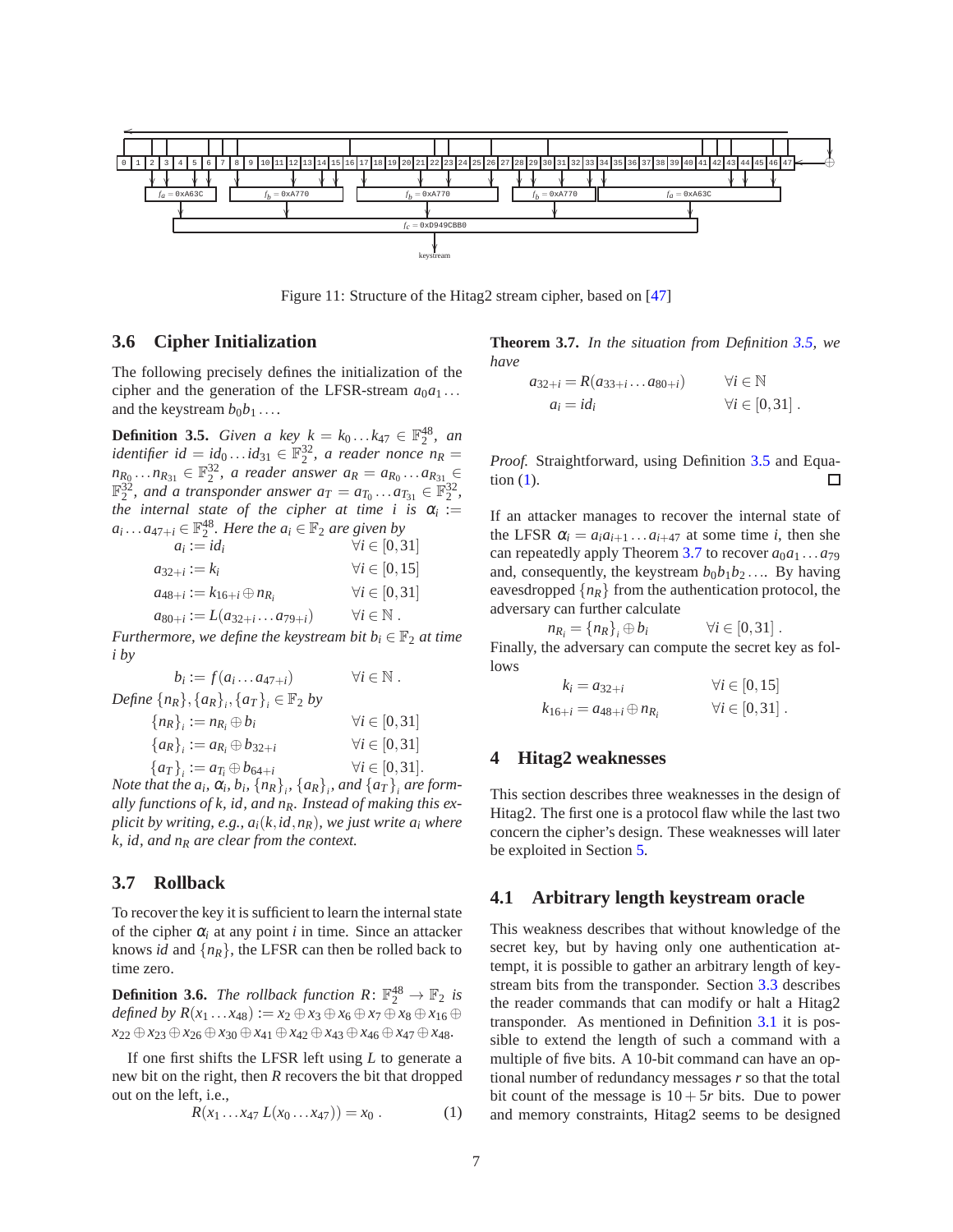to communicate without a send/receive buffer. Therefore, all cipher operations are performed directly at arrival or transmission of bits. Experiments show that a Hitag2 transponder successfully accepts encrypted commands from the reader which are sent with 1000 redundancy messages. The size of such a command consists of  $10+5\times 1000 = 5010$  bits.

Since there is no challenge from the transponder it is possible to replay any valid  $\{n_R\}\{a_R\}$  pair to the transponder to achieve a successful authentication. After receiving  $a_T$ , the internal state of the transponder is initialized and waits for an encrypted command from the reader as defined in Figure [9.](#page-4-1) Without knowledge of the keystream bits  $b_{96}b_{97} \dots$  and onwards, all possible combinations need to be evaluated. A command consist of at least 10 bits, therefore there are  $2^{10}$  possibilities. Each command requires a 3-bit parameter containing the block number. Both *read* and *read* receive a 32-bit response, while the write and halt have a different response length. Hence, when searching for 10-bit encrypted commands that get a 32-bit response there are exactly 16 out of the 2 <sup>10</sup> values that match. On average the first *read* command is found after 32 attempts, the complement of this *read* and its parameters are a linear difference and therefore take only 15 attempts more.

<span id="page-7-0"></span>

Figure 13: Read *id* without redundancy messages

One of the 16 guesses represents the encrypted bits of the read command on the first memory block. This block contains the *id* which is known plaintext since it is transmitted in the clear during the authentication. Therefore, there is a guess such that the communicated bits are equal to the messages in Figure [13.](#page-7-0)

With the correct guess, 40 keystream bits can be recovered. This keystream is then used to encrypt a slightly modified read command on block 0 with six redundancy messages, as explained in Section [3.3.](#page-4-2) The transponder responds with the next 32-bit of keystream which are used to encrypt the identifier as shown in Figure [14.](#page-7-1) Hence the next 30 keystream bits were retrieved using previously recovered keystream and by extending the *read* command.

This operation can be repeated many times. For example, using the recovered keystream bits  $b_{96} \dots b_{167}$  it is possible to construct a 70-bit *read* command with 12 redundancy messages etc. In practice it takes less than 30 seconds to recover 2048 bits of contiguous keystream.

<span id="page-7-1"></span>

Figure 14: Read *id* using 6 redundancy messages

#### <span id="page-7-2"></span>**4.2 Dependencies between sessions**

Section [3.6](#page-6-5) shows that at cipher state  $\alpha_{79}$  the cipher is fully initialized and from there on the cipher only produces keystream. This shows that the 48-bit internal state of the cipher is randomized by a reader nonce  $n<sub>R</sub>$  of only 32 bits. Consequently, at state  $\alpha_{79}$ , only LFSR bits 16 to 47 are affected by the reader nonce. Therefore LFSR bits 0 to 15 remain constant throughout different session which gives a strong dependency between them. These 16 session persistent bits correspond to bits  $k_0 \dots k_{15}$  of the secret key.

# <span id="page-7-3"></span>**4.3 Low degree determination of the filter function**

The filter function  $f: \mathbb{F}_2^{48} \to \mathbb{F}_2$  consists of three building blocks  $f_a$ ,  $f_b$  and  $f_c$  arranged in a two layer structure, see Figure [11.](#page-6-1) Due to this particular structure, input bits  $a_{34} \ldots a_{47}$  only affect the rightmost input bit of  $f_c$ . Furthermore, simple inspection of  $f_c$  shows that in 8 out of 32 configurations of the input bits, the rightmost input bit has no influence on the output of  $f_c$ . In those cases the output of  $f_c$  is determined by its 4-leftmost input bits. Furthermore, this means that with probability 1/4 the filter function *f* is determined by the 34-leftmost bits of the internal state. The following theorem states this precisely.

<span id="page-7-4"></span>**Theorem 4.1.** *Let X be a uniformly distributed variable over* F 34 2 *. Then*

$$
\mathbb{P}[\forall Y, Y' \in \mathbb{F}_2^{14} : f(XY) = f(XY')] = 1/4.
$$

*Proof.* By inspection.

 $\Box$ 

**Definition 4.2.** *The function that checks for this property*  $P: \mathbb{F}_2^{48} \to \mathbb{F}_2$  *is defined by* 

 $P(x_0...x_{47}) = (0 \times 84D7)_i$ 

*where*

$$
i = f_a(x_2x_3x_5x_6) f_b(x_8x_{12}x_{14}x_{15})
$$
  

$$
f_b(x_{17}x_{21}x_{23}x_{26}) f_b(x_{28}x_{29}x_{31}x_{33}).
$$

*Because P*( $x_0$ ... $x_{47}$ ) *only depends on*  $x_0$ ... $x_{33}$  *we shall overload notation and see*  $P(\cdot)$  *as a function*  $\mathbb{F}_2^{34} \to \mathbb{F}_2$ , *writing*  $P(x_0 \ldots x_{47})$  *as*  $P(x_0 \ldots x_{33}0^{14})$ *.*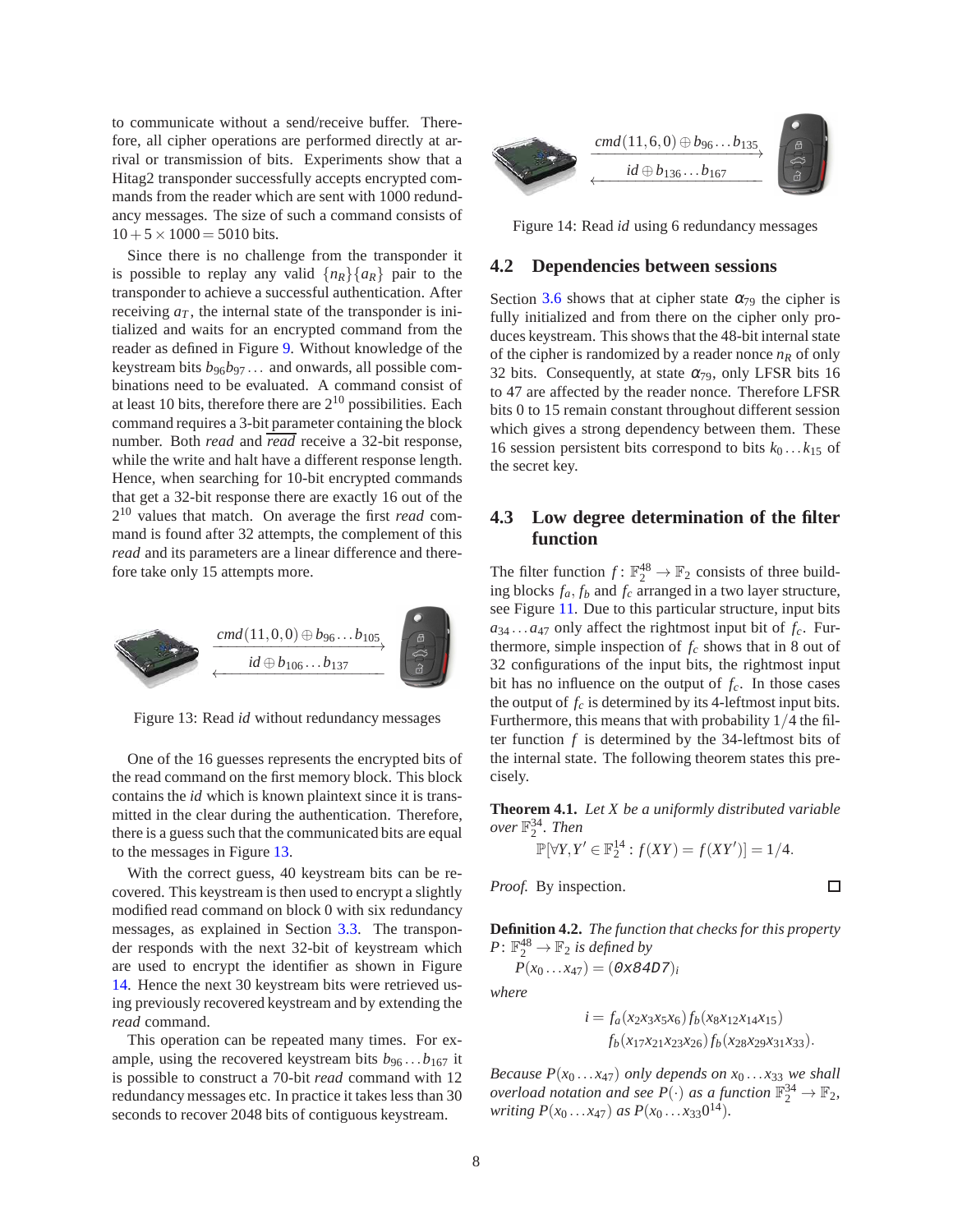## <span id="page-8-0"></span>**5 Attacks**

This section describes three attacks against Hitag2. The first attack is straightforward and grants an adversary read and write access to the memory of the transponder. The cryptanalysis described in the second attack recovers the secret key after briefly communicating with the car and the transponder. This attack uses a general technique that can be applied to other LFSR-like stream ciphers. The third attack describes a custom cryptanalysis of the Hitag2 cipher. It only requires a few authentication attempts from the car and allows an adversary to recover the secret key with a computational complexity of  $2^{35}$  operations. The last two attacks allow a trade-off between time/memory/data and time/traces respectively. For the sake of simplicity we describe these attacks with concrete values that are either optimal or what we consider 'sensible' in view of currently available hardware.

#### <span id="page-8-5"></span>**5.1 Malleability attack**

This attack exploits the arbitrary length keystream oracle weakness described in Section [4.1,](#page-6-6) and the fact that during the authentication algorithm the transponder does not provide any challenge to the reader. This notorious weaknesses allow an adversary to first acquire keystream and then use it to read or write any block on the card with constant communication and computational complexity. After the recovery of the keystream bits  $b_{96} \dots b_{137}$  as shown in Figure [13](#page-7-0) an adversary can dump the complete memory of the transponder which includes its password. Recovery of the keystream and creating a memory dump from the transponder takes in total less than one second and requires only to be in proximity distance of the victim. This shows a similar scenario to [\[22](#page-14-6)] where Garcia et al. show how to wirelessly pickpocket a MIFARE Classic card from the victim.

The memory blocks where the cryptographic key is stored have an extra optional protection mechanism. There is a one time programable configuration bit which determines whether these blocks are readable or not. If the reader tries to read a protected block, then the transponder does not respond. In that case the adversary can still use the attacks presented in Section [5.2](#page-8-1) and Section [5.3.](#page-9-0) If the transponder is not correctly configured, it enables an adversary to read all necessary data to start the car.

## <span id="page-8-1"></span>**5.2 Time/memory tradeoff attack**

This attack is very general and it can be applied to any LFSR-based stream cipher as long as enough contiguous keystream is available. This is in fact the case with Hitag2 due to the weakness described in Section [4.1.](#page-6-6) It extends the methods of similar time/memory tradeoffs articles published over the last decades [\[3,](#page-13-6) [6,](#page-13-7) [7](#page-13-8), [11,](#page-13-9) [25,](#page-14-12) [38\]](#page-15-7). This attack requires communication with the reader and the transponder. The next proposition introduces a small trick that makes it possible to quickly perform *n* cipher steps at once. Intuitively, this proposition states that the linear difference between a state *s* and its *n*-th successor is a combination of the linear differences generated by each bit. This will be later used in the attack.

<span id="page-8-2"></span>**Proposition 5.1.** *Let s be an LFSR state and n*  $\in$  N. *Furthermore, let*  $d_i = \text{suc}^n(2^i)$  *i.e., the LFSR state that res*ults from running the cipher *n* steps from the state  $2^{i}$ . *Then*

$$
\mathrm{suc}^n(s) = \bigoplus_{i=0}^{47} (d_i \cdot s_i).
$$

<span id="page-8-3"></span>To perform the attack the adversary *A* proceeds as follows:

- 1. Only once, A builds a table containing  $2^{37}$  entries. Each entry in the table is of the form  $\langle ks, s \rangle$  where  $s \in \mathbb{F}_2^{48}$  is an LFSR state and  $ks \in \mathbb{F}_2^{48}$  are 48 bits of keystream produced by the cipher when running from *s*. Starting from some state where  $s \neq 0$ , the adversary generates 48 bits of keystream and stores it. Then it uses Theorem [5.1](#page-8-2) to quickly jump  $n = 2^{11}$  cipher states to the next entry in the table. This reduces the computational complexity of building the table from  $2^{48}$  to  $48 \times 2^{37} = 2^{42.5}$ cipher ticks. Moreover, in order to improve lookup time the table is sorted on *ks* and divided into  $2<sup>24</sup>$  sub-tables encoded in the directory structure like /ks\_byte1/ks\_byte2/ks\_byte3.bin where each ks byte3.bin file has only 8 KB. The total size of this table amounts 1.2 TB.
- 2. *A* emulates a transponder and runs an authentication attempt with the target car. Following the authentication protocol, the car answers with a message {*nR*}{*aR*}.
- 3. Next, the attacker wirelessly replays this message to the legitimate transponder and uses the weakness described in Section [4.1](#page-6-6) to obtain 256 bytes of keystream  $ks_0 \dots ks_{2048}$ . Note that this might be done while the key is in the victim's bag or pocket.
- <span id="page-8-4"></span>4. The adversary sets  $i = 0$ .
- 5. Then it looks up (in logarithmic time) the keystream  $ks_i \dots ks_{i+47}$  in the table from step [1.](#page-8-3)
- 6. If the keystream is not in the table then it increments *i* and goes back to step [5.](#page-8-4) If there is a match, then the corresponding state is a candidate internal state. A uses the rest of the keystream to confirm is this is the internal state of the cipher.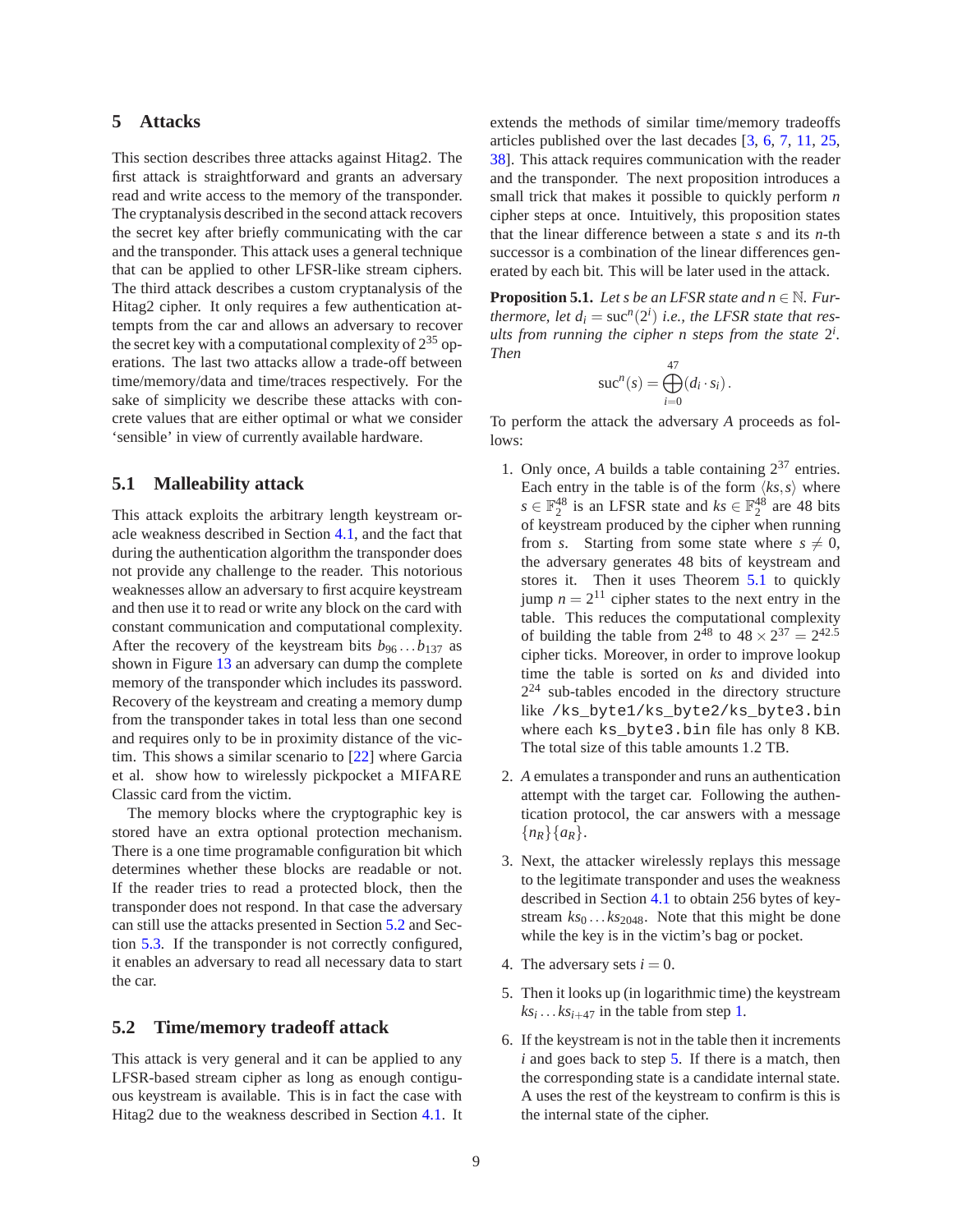7. Finally, the adversary uses Theorem [3.7](#page-6-4) to rollback the cipher state and recover the secret key.

**Complexity and time.** In step 1 the adversary needs to pre-compute a 1.2 TB table which requires  $2^{42.5}$  cipher ticks, which is equal to  $2^{37}$  encryptions. During generation, each entry is stored directly in the corresponding .bin file as mentioned before. Each of these 8 KB files also needs to be sorted but it only takes a few minutes to sort them all. Computing and sorting the whole table takes less than one day on a standard laptop. Steps 2-3 take about 30 seconds to gather the 256 bytes of keystream from the transponder. Steps 4-6 require (in worst case) 2000 table lookups which take less than 30 seconds on a standard laptop. This adds to a total of one minute to execute the attack from begin to end.

## <span id="page-9-0"></span>**5.3 Cryptanalytic attack**

A combination of the weaknesses described in Section [4.2](#page-7-2) and [4.3](#page-7-3) enable an attacker to recover the secret key after gathering a few authentication attempts from a car. In case that identifier white-listing is used as a secondary security measure, which is in fact the case for all the cars we tested, the adversary first needs to obtain a valid transponder *id*, see Section [7.5.](#page-11-0)

The intuition behind the attack is simple. Suppose that an adversary has a guess for the first 34 bits of the key. One out of four traces is expected to have the property from Theorem [4.1](#page-7-4) which enables the adversary to perform a test on the first bit of  $\{a_R\}$ . The dependencies between sessions described in Section [4.2](#page-7-2) allow the attacker to perform this test many times decreasing drastically the amount of candidate (partial) keys. If an attacker gathers 136 traces this allows her (on average) to perform  $136/4 = 34$  bit tests, i.e. just as much as key bits were guessed. For the small amount of candidate keys that pass these tests (typically 2 or 3), the adversary performs an exhaustive search for the remaining 14 bits of the key. A precise description of this attack follows.

- 1. The attacker uses a transponder emulator (like the Proxmark III) to initiate 136 authentication attempts with the car using a fixed transponder *id*. In this way the attacker gathers 136 traces of the form  ${n_R}$ { $a_R$ }. Next the attacker starts searching for the secret key. For this we split the key  $k$  in three  $\bar{k} = k\bar{k}$  where  $\bar{k} = k_0 \dots k_{15}$ ,  $\hat{k} = k_{16} \dots k_{33}$ , and  $k = k_{34} \dots k_{47}.$
- <span id="page-9-1"></span>2. for each  $\overline{k} = k_0 ... k_{15} \in \mathbb{F}_2^{16}$  the attacker builds a table  $T_{\overline{k}}$  containing entries

$$
\langle y \oplus b_0 \dots b_{17}, \overline{b_{32}}, \overline{k}y \rangle
$$

for all  $y \in \mathbb{F}_2^{18}$  such that  $P(\overline{ky}0^{14}) = 1$ . Note that the expected size of this table is  $2^{18} \times 1/4 = 2^{16}$  which easily fits in memory.

- 3. For each  $\hat{k} = k_{16}...k_{33} \in \mathbb{F}_2^{18}$  and for each trace  $\{n_R\}\{a_R\}$ , the attacker sets  $z := \hat{k} \oplus \hat{k}$  ${n_R}_{0}$ ... ${n_R}_{17}$ . If there is an entry in  $T_{\overline{k}}$  for which  $y \oplus b_0...b_{17}$  equals *z* but  $\overline{b_{32}} \neq {\{a_R\}}_0$  then the attacker learns that  $\hat{k}$  is a bad guess, so he tries the next one. Otherwise, if  $\overline{b_{32}} = \{a_R\}$  then  $\hat{k}$  is still a viable guess and therefore the adversary tries the next trace.
- 4. Each  $\overline{k}\hat{k}$  that passed the test for all traces is a partial candidate key. For each such candidate (typically 2 or 3), the adversary performs an exhaustive search for the remaining key bits  $k = k_{34} \dots k_{47}$ . For each full candidate key, the adversary decrypts two traces and checks whether both  $\{a_R\}$  decrypt to all ones as specified in the authentication protocol. If a candidate passes this test then it is the secret key. If none of them passes then the adversary goes back to Step [2](#page-9-1) and tries the next  $\overline{k}$ .

**Complexity and time.** In step 1, the adversary needs to gather 136 partial authentication traces. This can be done within 1 minute using the Proxmark III. In steps 2 and 3, the adversary needs to build  $2^{16}$  tables. For each of these tables the adversary needs to compute  $2^{18}$  encryptions plus  $2^{18}$  table lookups. Step 4 has negligible complexity thus we ignore it. This adds to a total complexity of  $2^{16} \times (2^{18} + 2^{18}) = 2^{35}$  encryptions/lookups. Note that it is straightforward to split up the search space of  $\overline{k}$  in as many processes as you wish. On an standard quadcore laptop this computation takes less than five minutes. Therefore, the whole attack can be performed in less than 360 seconds which explains the title of the paper.

This attack is faster than other practical attacks proposed in [\[14](#page-14-10), [45\]](#page-15-5). The following table shows a comparison between this attack and other attacks from the literature.

| <b>Attack</b> | <b>Description</b> | <b>Practical</b> | Computation     | <b>Traces</b>  | <b>Time</b>     |
|---------------|--------------------|------------------|-----------------|----------------|-----------------|
| [45]          | brute-force        | ves              | 2102400 min     | $\overline{c}$ | 4 years         |
| [14]          | sat-solver         | ves              | 2880 min        |                | 2 days          |
| $[42]$        | sat-solver         | no <sup>1</sup>  | 386 min         | N/A            | N/A             |
| [44]          | cube               | no <sup>2</sup>  | 1 min           | 500            | N/A             |
| Our           | cryptanalytic      | yes              | $5 \text{ min}$ | 136            | $6 \text{ min}$ |

<sup>1</sup>Soos et al. require 50 bits of contiguous keystream.

<span id="page-9-3"></span><span id="page-9-2"></span><sup>2</sup>Sun et al. require control over the encrypted reader nonce  ${n_R}$ 

Figure 15: Comparison of attack times and requirements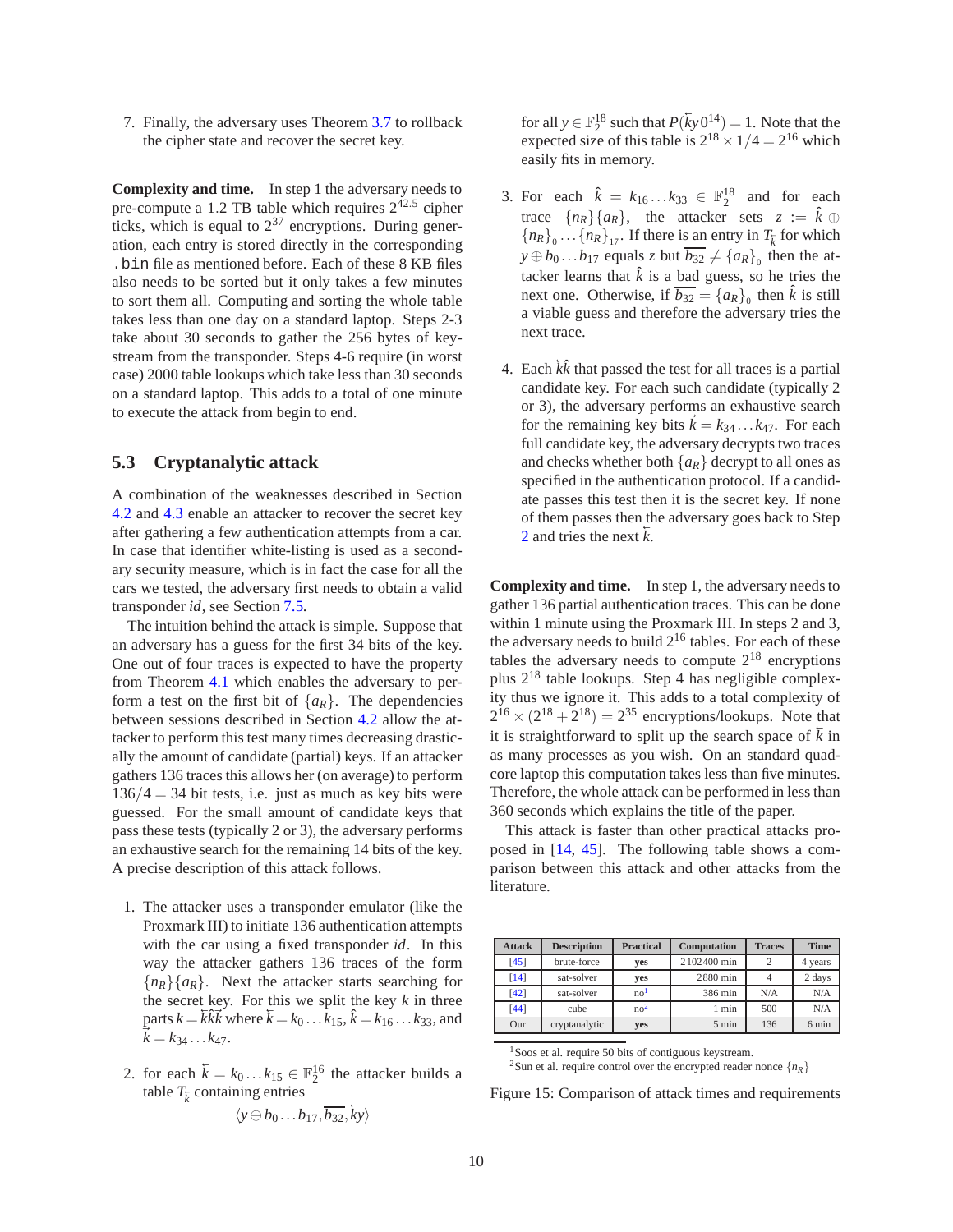<span id="page-10-0"></span>

Figure 16: Left: Authentication failure message Right: Successful authentication using a Proxmark III

## **6 Starting a car**

In order to elaborate on the practicality of our attacks, this section describes our experience with one concrete vehicle. For this we have chosen a German car, mainly due to the fact that it has keyless ignition. Instead of the typical mechanical key, this car has a hybrid remote control which contains a Hitag2 transponder. In the dashboard of the car there is a slot to insert the remote and a button to start the engine. When a piece of plastic of suitable size is inserted in this slot the car repeatedly attempts to authenticate the transponder (and fails). This car uses an identifier white-list as described in Section [7.5.](#page-11-0) The same section explains how to wirelessly pickpocket a valid identifier from the victim's remote. As soon as the car receives a valid identifier, the dashboard lights up and the LCD screen pops-up displaying the message shown in Figure [16-](#page-10-0)Left. Note also the sign on the dashboard. At this point we used the Proxmark to quickly gather enough traces and execute the attack from Section [5.3](#page-9-0) to recover the secret key. This car is one of the few that we tested that does not have a predictable password so we wirelessly read it from the victim's remote. Then we use the Proxmark to emulate the transponder. Figure [16-](#page-10-0)Right shows that the car accepts the Proxmark as if it was the legitimate transponder. The same picture shows (by looking at the tachometer) that at this stage it is possible to start the engine.

#### **7 Implementation weaknesses**

To verify the practicality of our attacks, we have tested all three of them on at least 20 different car models from various makes. During our experiments we found that, besides the weaknesses in cipher and protocol, the transponder is often misconfigured and poorly integrated in the cars. Most of the cars we tested use a default or predictable transponder password. Some generate nonces with a very low entropy. Most car keys have vehicle-dependant information stored in the user defined memory of the transponder, but none of the tested cars actually check this data. Some cars use Hitag2 for keyless ignition systems, which are more vulnerable because they lack a physical key. This section summarizes some of the weaknesses we found during our practical experiments. Especially, Section [7.4](#page-11-1) shows the implications of the attack described in Section [5.3](#page-9-0) when the transponder uses a predictable password. Section [7.5](#page-11-0) describes how to circumvent identifier white-listing. This is an additional security mechanism which is often used in vehicle immobilizers.

## **7.1 Weak random number generators**

From the cars we tested, most pseudo-random number generators (PRNG) use the time as a seed. The time intervals do not have enough precision. Multiple authentication attempts within a time frame of one second get the same random number. Even worse, we came across two cars which have a PRNG with dangerously low entropy. The first one, a French car (A), produces nonces with only 8 bits of entropy, by setting 24 of the 32 bits always to zero as shown in Figure [17.](#page-10-1)

<span id="page-10-1"></span>

| Origin     | <b>Message</b>          | <b>Description</b>                 |
|------------|-------------------------|------------------------------------|
| CAR        | 18                      | authenticate                       |
| <b>TAG</b> | OF 20 10<br>39          | id                                 |
| CAR        | 0A 00 00 00 23 71 90 14 | $\{\mathbf{n}_\mathbf{R}\}\{a_R\}$ |
| <b>TAG</b> | 27 23 F8 AF             | $\{a_T\}$                          |
| CAR        | 18                      | authenticate                       |
| <b>TAG</b> | OF 20 10<br>39          | id                                 |
| CAR        | 56 00 00 00 85 CA 95 BA | $\{n_R\}\{a_R\}$                   |
| <b>TAG</b> | 07 50 C.5<br>38         | $\{a_T\}$                          |

Figure 17: Random numbers generated by car A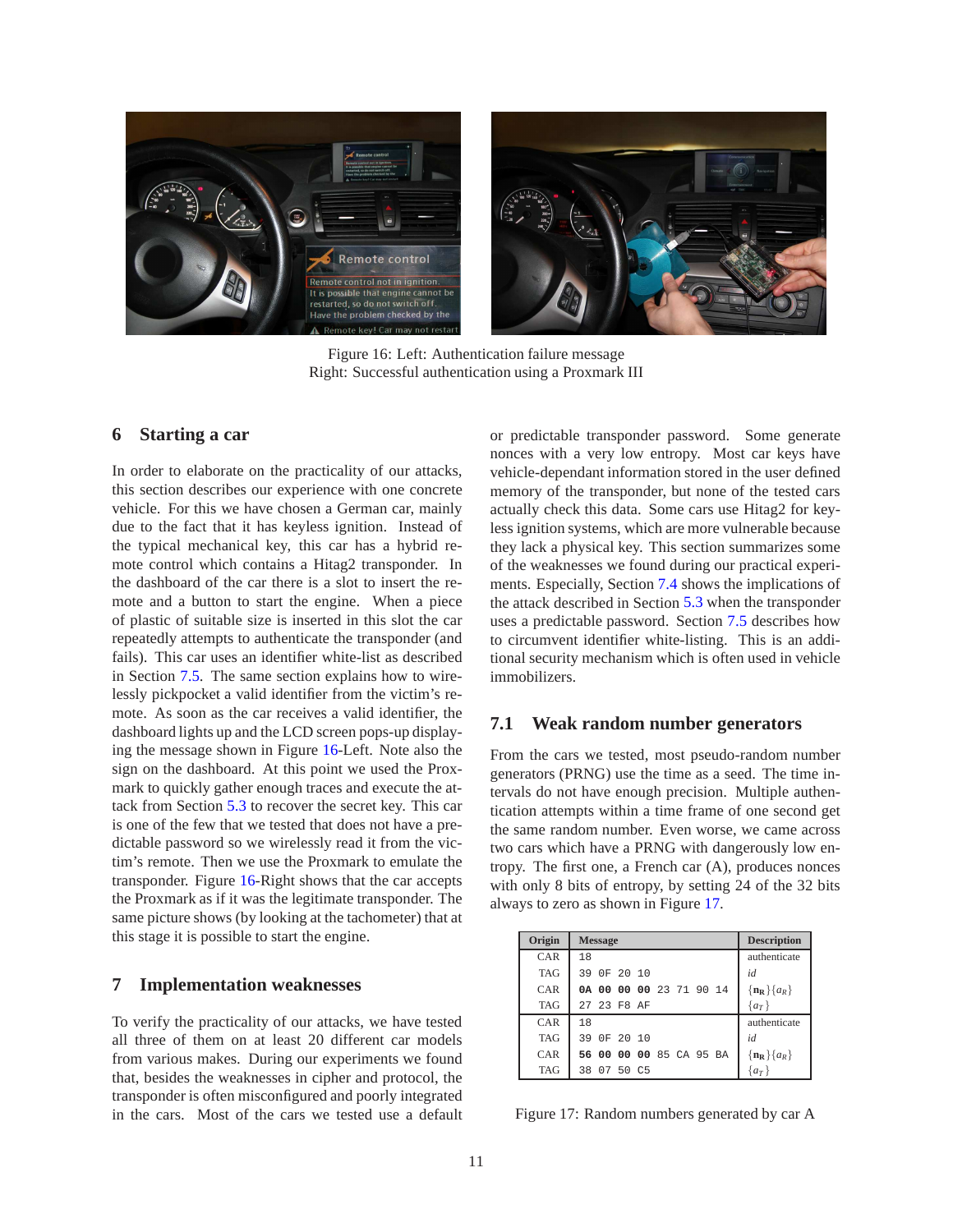<span id="page-11-2"></span>Another French car (B), produced random looking nonces, but in fact, the last nibble of each byte was determined by the last nibble of the first byte. A subset of these nonces are shown shown in Figure [18.](#page-11-2)

| $\{ {\bf n_R} \}$ | $\{a_R\}$   |
|-------------------|-------------|
| 20 D1 0B 08       | 56 36 F3 66 |
| 70 61 1B 58       | 1B 18 F3 38 |
| BO A1 5B 98       | 1E 94 62 3A |
| DO 41 FB B8       | 01 3B 54 10 |
| 25 1A 3C AD       | 15 88 5E 19 |
| 05 7A 9C 8D       | F7 4D F7 70 |
| $C5$ 3A 5C 4D     | 30 B1 4A D4 |
| E5 DA FC 6D       | D8 BD 79 C3 |

Figure 18: Random numbers generated by car B

## **7.2 Low entropy keys**

Some cars have repetitive patterns in their keys which makes them vulnerable to dictionary attacks. Recent models of a Korean car (C) use the key with the lowest entropy we came across. It tries to access the transponder in password mode as well as in crypto mode. For this it uses the default password MIKR and a key of the form 0xFFFF∗ ∗ ∗ ∗ ∗∗FF as shown in Figure [19.](#page-11-3)

<span id="page-11-3"></span>

| Origin     | <b>Message</b>          | <b>Description</b> |
|------------|-------------------------|--------------------|
| CAR        | 18                      | authenticate       |
| <b>TAG</b> | E4 13 05 1A             | id                 |
| CAR        | 4D 49 4B 52             | $password = MIKR$  |
| CAR        | 18                      | authenticate       |
| <b>TAG</b> | E4 13 05 1A             | id                 |
| CAR        | DA 63 3D 24 A7 19 07 12 | ${n_R}$ { $a_R$ }  |
| <b>TAG</b> | EC 2A 4B 58             | $\{a_T\}$          |

Figure 19: Car C authenticates using the default password and secret key 0xFFFF814632FF

## **7.3 Readable keys**

Section [5.1](#page-8-5) shows how to recover the memory dump of a Hitag2 transponder. Almost all makes protect the secret key against read operations by setting the bits of the configuration in such a way that block one and two are not readable. Although there are some exceptions. For example, experiments show that most cars from a French manufacturer have *not* set this protection bit. This enables an attacker to recover the secret key in an instant. Even more worrying, many of these cars have the optional feature to use a remote key-less entry system which have a much wider range and are therefore more vulnerable to wireless attacks. The combination

of a transponder that is wirelessly accessible over a distance of several meters and a non protected readable key is most worrying.

#### <span id="page-11-1"></span>**7.4 Predictable transponder passwords**

The transponder password is encrypted and sent in the transponder answer  $a<sub>T</sub>$  of the authentication protocol. This is an additional security mechanism of the Hitag2 protocol apart from the cryptographic algorithm. Besides the fact that the transponder proves knowledge of the secret key, it sends its password encrypted. In general it is good to have some fall back scenario and countermeasure if the used cryptosystem gets broken. Section [5.3](#page-9-0) demonstrates how to recover the secret key from a vehicle. But to start the engine, it is necessary to know the transponder password as well. Experiments show that at least half of the cars we tested on use default or predictable passwords.

## <span id="page-11-0"></span>**7.5 Identifier pickpocketing**

The first generation of vehicle immobilizers were not able to compute any cryptographic operations. These transponders were simply transmitting a constant (unique) identifier over the RF channel. Legitimate transponder identifiers were white-listed by the vehicle and only those transponders in the white-list would enable the engine to start. Most immobilizer units in cars still use such white-listing mechanism, which is actually encouraged by NXP. These cars would only attempt to authenticate transponders in their white-list. This is an extra obstacle for an attacker, namely recovering a genuine identifier from the victim before being able to execute any attack. There are (at least) two ways for an adversary to wirelessly pickpocket a Hitag2 identifier:

- One option is to use the low-frequency (LF) interface to wirelessly pickpocket the identifier from the victim's key. This can be done within proximity distance and takes only a few milliseconds. According to the Hitag2 datasheet [\[36\]](#page-15-2), the communication range of a transponder is up to one meter. Although, Hitag2 transponders embedded into car keys are optimized for size and do not achieve such a communication distance. However, an adversary can use tuned equipment with big antennas that ignore radiation regulations (e.g., [\[17\]](#page-14-14)) in order to reach a larger reading distance. Many examples in the literature show the simplicity and low-cost of such a setup [\[24,](#page-14-15) [30,](#page-14-16) [31,](#page-14-17) [43\]](#page-15-8).
- Another option is to use the wide range ultra-high frequency (UHF) interface. For this an adversary needs to eavesdrop the transmission of a hybrid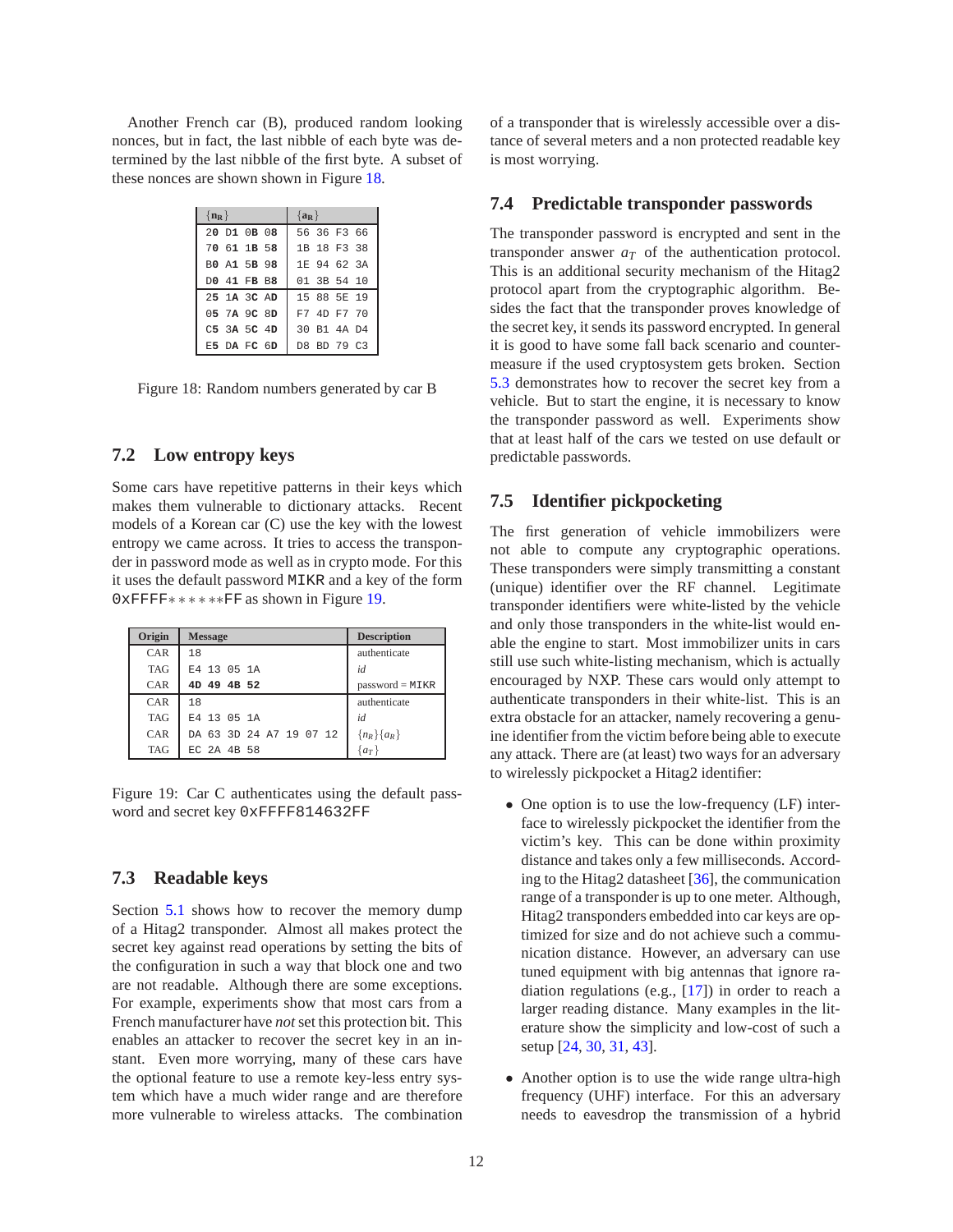Hitag2 transponder [\[39\]](#page-15-9) when the victim presses a button on the remote (e.g. to close the doors). Most keyless entry transponders broadcast their identifier in the clear on request (see for example [\[39\]](#page-15-9)).

With respect to the LF interface, the UHF interface has a much wider transmission range. As shown in [\[18\]](#page-14-1) it is not hard to eavesdrop such a transmission from a distance of 100 meters. From a security perspective, the first generation Hitag2 transponders have a physical advantage over the hybrid transponders since they only support the LF interface.

## **8 Mitigation**

This section briefly discusses a simple but effective authentication protocol for car immobilizers and it also describes a number of mitigating measures for the attacks proposed in Section [5.](#page-8-0) For more details we refer the reader to  $[1, 9]$  $[1, 9]$ .

First of all we emphasize that it is important for the automotive industry to migrate from weak proprietary ciphers to a peer-reviewed one such as AES [\[15\]](#page-14-13), used in cipher block chaining mode (CBC). A straightforward mutual authentication protocol is sketched in Fig-ure [20.](#page-12-0) The random nonces  $n_R$ ,  $n_T$ , secret key *k* and transponder password  $\text{PWD}_T$  should be at least 128 bits long. Comparable schemes are proposed in the literature [\[32,](#page-15-10) [33,](#page-15-11) [46](#page-15-12), [48](#page-15-13), [49](#page-15-14)].

<span id="page-12-0"></span>

Figure 20: Immobilizer authentication protocol using AES

There are already in the market immobilizer transponders which implement AES like the ATA5795[\[2\]](#page-13-12) from Atmel and the Hitag AES / Pro[\[37\]](#page-15-15) from NXP. It should be noted that, although they use a peer-reviewed encryption algorithm, their authentication protocol is still proprietary and therefore lacks public and academic scrutiny.

In order to reduce the applicability of our cryptographic attack, the automotive industry could consider the following measures. This attack is the most sensitive as it does not require access to the car key. These countermeasures should be interpreted as palliating (but not a solution) before migrating to a more secure and openly designed product.

#### • **Extend the transponder password**

The transponder password is an important part of the authentication protocol but grievously it has only an entropy of 24 bits. Such a password is easy to find via exhaustive search. Furthermore, as we mentioned in Section [7.4,](#page-11-1) manufacturers often deployed their cars with predictable transponder passwords. As shown in Figure [8,](#page-4-0) there are four pages available of user defined memory in a Hitag2 transponder. These could be used to extend the transponder password with 128 bits of random data to increase its entropy. This implies that an adversary needs to get access to the transponder's memory before being able to steal a car.

#### • **Delay authentication after failure**

The cryptographic car-only attack explained in Section [5.3](#page-9-0) requires several authentication attempts to reduce the computational complexity. Extending the time an adversary needs to gather these traces increases the risk of being caught. To achieve this, the immobilizer introduces a pause before reauthenticating that grows incrementally or exponentially with the number of sequential incorrect authentications. An interesting technique to implement such a countermeasure is proposed in [\[40](#page-15-16)]. The robustness, availability and usability of the product is affected by this delay, but it increases the attack time considerably and therefore reduces the risk of car theft.

Besides these measures, it is important to improve the pseudo-random number generator in the vehicles which is used to generate reader nonces. Needless to say, the same applies to cryptographic keys and transponder passwords. NIST has proposed a statistical test suite which can be used to verify the quality of a pseudo-random number generator [\[41\]](#page-15-17).

## **9 Conclusions**

We have found many serious vulnerabilities in the Hitag2 and its usage in the automotive industry. In particular, Hitag2 allows replaying reader data to the transponder; provides an unlimited keystream oracle and uses only one low-entropy nonce to randomize a session. These weaknesses allow an adversary to recover the secret key within seconds when wireless access to the car and key is available. When only communication with the car is possible, the adversary needs less than six minutes to recover the secret key. The cars we tested use identifier white-listing. To circumvent this, the adversary first needs to obtain a valid transponder *id* by other means e.g., eavesdrop it when the victim locks the doors. This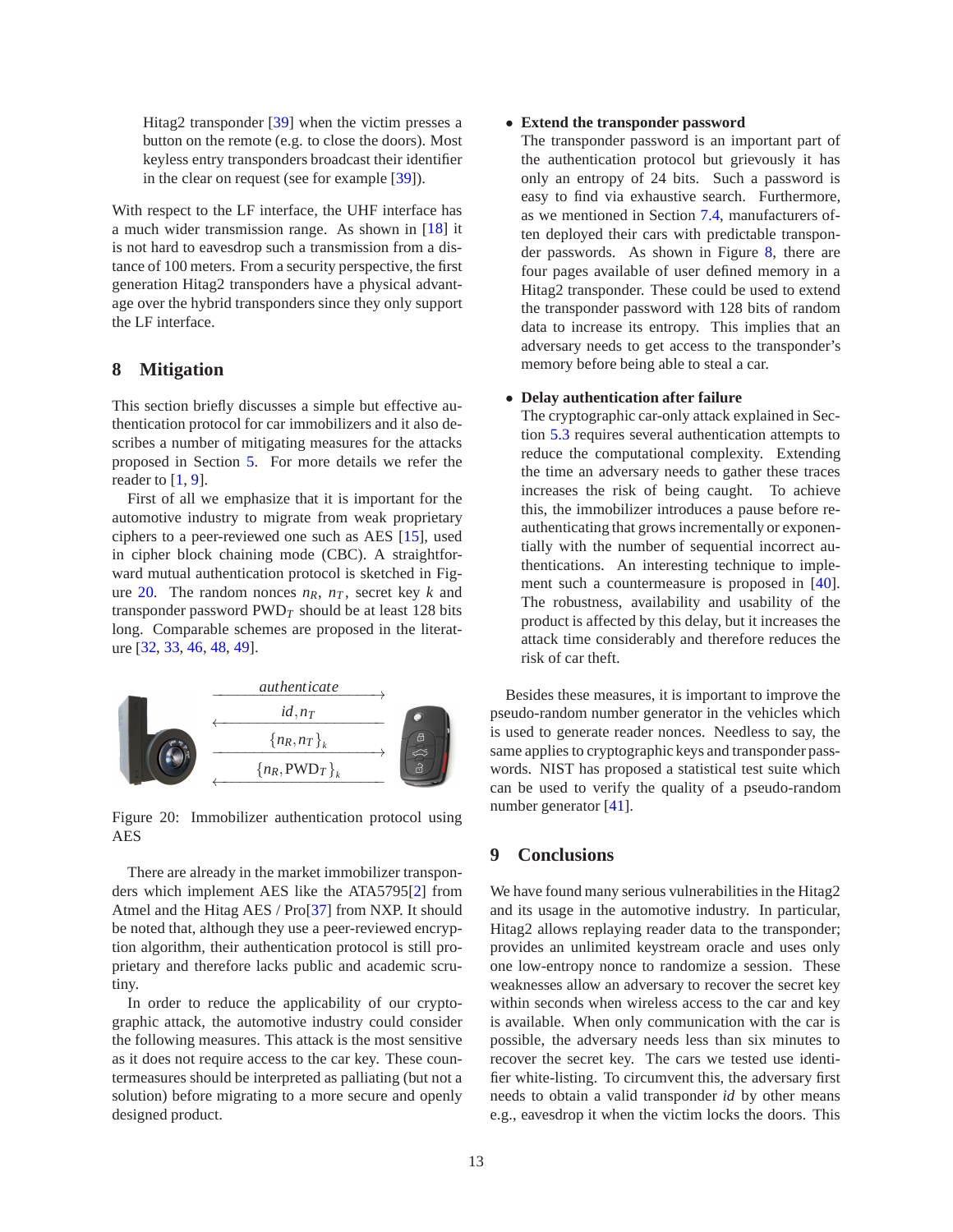UHF transmission can be intercepted from a distance of 100 meters [\[18](#page-14-1)]. We have executed all our attacks (from Section [5\)](#page-8-0) in practice within the claimed attack times. We have experimented with more than 20 vehicles of various makes and models and found also several implementation weaknesses.

In line with the principle of responsible disclosure, we have notified the manufacturer NXP six months before disclosure. We have constructively collaborated with NXP, discussing mitigating measures and giving them feedback to help improve the security of their products.

#### **10 Acknowledgments**

The authors would like to thank Bart Jacobs for his firm support in the background. We are also thankful to E. Barendsen, L. van den Broek, J. de Bue, Y. van Dalen, E. Gouwens, R. Habraken, I. Haerkens, S. Hoppenbrouwers, K. Koster, S. Meeuwsen, J. Reule, J. Reule, I. Roggema, L. Spix, C. Terheggen, M. Vaal, S. Vernooij, U. Zeitler, B. Zwanenburg, and those who prefer to remain anonymous for (bravely) volunteering their cars for our experiments.

# **References**

- <span id="page-13-10"></span>[1] Ross J. Anderson. *Security Engineering: A guide to building dependable distributed systems*. Wiley, 2010.
- <span id="page-13-12"></span>[2] Atmel. Embedded avr microcontroller including rf transmitter and immobilizer lf functionality for remote keyless entry - ATA5795, 2010.
- <span id="page-13-6"></span>[3] Steve Babbage. A space/time tradeoff in exhaustive search attacks on stream ciphers. In *European Convention on Security and Detection*, volume 408 of *Conference Publications*, pages 161–166. IEEE Computer Society, 1995.
- <span id="page-13-4"></span>[4] Josep Balasch, Benedikt Gierlichs, Roel Verdult, Lejla Batina, and Ingrid Verbauwhede. Power analysis of Atmel CryptoMemory - recovering keys from secure EEPROMs. In *12th Cryptographers' Track at the RSA Conference (CT-RSA 2012)*, volume 7178 of *Lecture Notes in Computer Science*, pages 19–34. Springer-Verlag, 2012.
- <span id="page-13-5"></span>[5] Alex Biryukov, Ilya Kizhvatov, and Bin Zhang. Cryptanalysis of the Atmel cipher in Secure-Memory, CryptoMemory and CryptoRF. In *9th Applied Cryptography and Network Security (ACNS 2011)*, pages 91–109. Springer-Verlag, 2011.
- <span id="page-13-7"></span>[6] Alex Biryukov, Sourav Mukhopadhyay, and Palash Sarkar. Improved time-memory trade-offs with multiple data. In *13th International Workshop on Selected Areas in Cryptography (SAC 2006)*, volume 3897 of *Lecture Notes in Computer Science*, pages 110–127. Springer-Verlag, 2006.
- <span id="page-13-8"></span>[7] Alex Biryukov and Adi Shamir. Cryptanalytic time/memory/data tradeoffs for stream ciphers. In *6th International Conference on the Theory and Application of Cryptology and Information Security, Advances in Cryptology (ASIACRYPT 2000)*, volume 1976 of *Lecture Notes in Computer Science*, pages 1–13. Springer-Verlag, 2000.
- <span id="page-13-1"></span>[8] Andrey Bogdanov. Linear slide attacks on the Kee-Loq block cipher. In *Information Security and Cryptology (INSCRYPT 2007)*, volume 4990 of *Lecture Notes in Computer Science*, pages 66–80. Springer, 2007.
- <span id="page-13-11"></span>[9] Andrey Bogdanov and Christof Paar. On the security and efficiency of real-world lightweight authentication protocols. In *1st Workshop on Secure Component and System Identification (SECSI 2008)*. ECRYPT, 2008.
- <span id="page-13-0"></span>[10] Stephen C. Bono, Matthew Green, Adam Stubblefield, Ari Juels, Aviel D. Rubin, and Michael Szydlo. Security analysis of a cryptographicallyenabled RFID device. In *14th USENIX Security Symposium (USENIX Security 2005)*, pages 1–16. USENIX Association, 2005.
- <span id="page-13-9"></span>[11] Johan Borst, Bart Preneel, Joos Vandewalle, and Joos V. On the time-memory tradeoff between exhaustive key search and table precomputation. In *19th Symposium in Information Theory in the Benelux*, pages 111–118, 1998.
- <span id="page-13-3"></span>[12] Nicolas T. Courtois. The dark side of security by obscurity - and cloning MIFARE Classic rail and building passes, anywhere, anytime. In *4th International Conference on Security and Cryptography (SECRYPT 2009)*, pages 331–338. INSTICC Press, 2009.
- <span id="page-13-2"></span>[13] Nicolas T. Courtois, Gregory V. Bard, and David Wagner. Algebraic and slide attacks on Kee-Loq. In *15th International Workshop on Fast Software Encryption (FSE 2000)*, volume 5086 of *Lecture Notes in Computer Science*, pages 97–115. Springer-Verlag, 2008.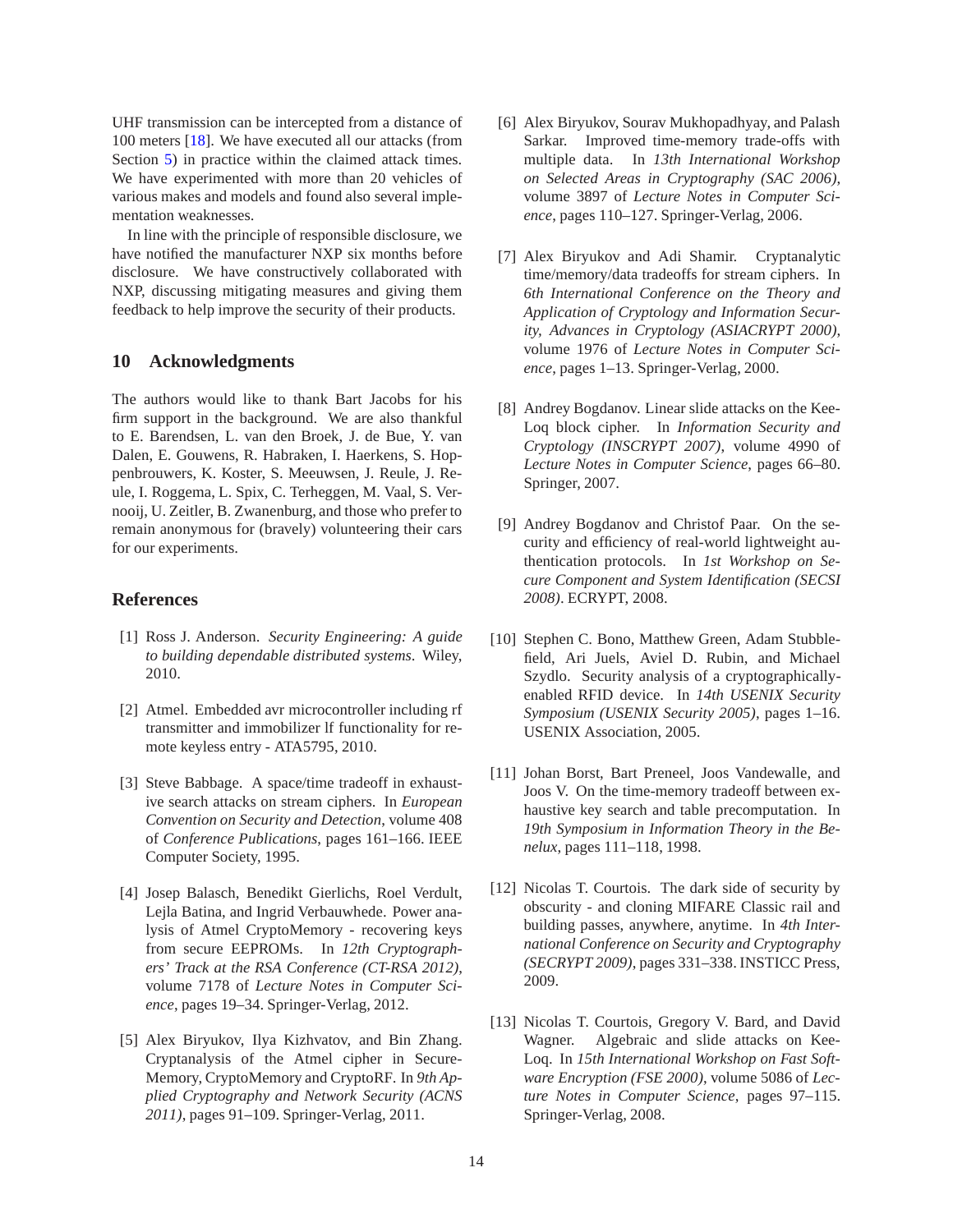- <span id="page-14-10"></span>[14] Nicolas T. Courtois, Sean O'Neil, and Jean-Jacques Quisquater. Practical algebraic attacks on the Hitag2 stream cipher. In *12th Information Security Conference (ISC 2009)*, volume 5735 of *Lecture Notes in Computer Science*, pages 167–176. Springer-Verlag, 2009.
- <span id="page-14-13"></span>[15] Joan Daemen and Vincent Rijmen. *The Design of Rijndael: AES - The Advanced Encryption Standard*. Springer-Verlag, 2002.
- <span id="page-14-11"></span>[16] Gerhard de Koning Gans, Jaap-Henk Hoepman, and Flavio D. Garcia. A practical attack on the MI-FARE Classic. In *8th Smart Card Research and Advanced Applications Conference (CARDIS 2008)*, volume 5189 of *Lecture Notes in Computer Science*, pages 267–282. Springer-Verlag, 2008.
- <span id="page-14-14"></span>[17] Federal Communications Commission FCC. Guidelines for evaluating the environmental effects of radio frequency radiation. Technical report, Federal Communications Commission FCC, April 2009.
- <span id="page-14-1"></span>[18] Aurélien Francillon, Boris Danev, and Srdjan Čapkun. Relay attacks on passive keyless entry and start systems in modern cars. In *18th Network and Distributed System Security Symposium (NDSS 2011)*. The Internet Society, 2011.
- <span id="page-14-5"></span>[19] Flavio D. Garcia, Gerhard de Koning Gans, Ruben Muijrers, Peter van Rossum, Roel Verdult, Ronny Wichers Schreur, and Bart Jacobs. Dismantling MI-FARE Classic. In *13th European Symposium on Research in Computer Security (ESORICS 2008)*, volume 5283 of *Lecture Notes in Computer Science*, pages 97–114. Springer-Verlag, 2008.
- <span id="page-14-8"></span>[20] Flavio D. Garcia, Gerhard de Koning Gans, and Roel Verdult. Exposing iClass key diversification. In *5th USENIX Workshop on Offensive Technologies (USENIX WOOT 2011)*, pages 128–136, San Francisco, CA, USA, 2011. USENIX Association.
- <span id="page-14-9"></span>[21] Flavio D. Garcia, Gerhard de Koning Gans, Roel Verdult, and Milosch Meriac. Dismantling iClass and iClass Elite. In *17th European Symposium on Research in Computer Security (ESORICS 2012)*, Lecture Notes in Computer Science. Springer-Verlag, 2012.
- <span id="page-14-6"></span>[22] Flavio D. Garcia, Peter van Rossum, Roel Verdult, and Ronny Wichers Schreur. Wirelessly pickpocketing a mifare classic card. In *30th IEEE Symposium on Security and Privacy (S&P 2009)*, pages 3–15. IEEE Computer Society, 2009.
- <span id="page-14-7"></span>[23] Flavio D. Garcia, Peter van Rossum, Roel Verdult, and Ronny Wichers Schreur. Dismantling SecureMemory, CryptoMemory and CryptoRF. In *17th ACM Conference on Computer and Communications Security (CCS 2010)*, pages 250–259. ACM/SIGSAC, 2010.
- <span id="page-14-15"></span>[24] Gerhard P. Hancke. Practical attacks on proximity identification systems (short paper). In *27th IEEE Symposium on Security and Privacy (S&P 2006)*, pages 328–333. IEEE Computer Society, 2006.
- <span id="page-14-12"></span>[25] Martin E. Hellman. A cryptanalytic time-memory trade-off. *IEEE Transactions on Information Theory*, 26(4):401–406, 1980.
- <span id="page-14-0"></span>[26] Motoki Hirano, Mikio Takeuchi, Takahisa Tomoda, and Kin-Ichiro Nakano. Keyless entry system with radio card transponder. *IEEE Transactions on Industrial Electronics*, 35:208–216, 1988.
- <span id="page-14-3"></span>[27] Sebastiaan Indesteege, Nathan Keller, Orr Dunkelmann, Eli Biham, and Bart Preneel. A practical attack on KeeLoq. In *27th International Conference on the Theory and Application of Cryptographic Techniques, Advances in Cryptology (EUROCRYPT 2008)*, volume 4965 of *Lecture Notes in Computer Science*, pages 1–8. Springer-Verlag, 2008.
- <span id="page-14-4"></span>[28] Markus Kasper, Timo Kasper, Amir Moradi, and Christof Paar. Breaking KeeLoq in a flash: on extracting keys at lightning speed. In *2nd International Conference on Cryptology in Africa, Progress in Cryptology (AFRICACRYPT 2009)*, volume 5580 of *Lecture Notes in Computer Science*, pages 403–420. Springer-Verlag, 2009.
- <span id="page-14-2"></span>[29] Keyline. Transponder guide. [http://www.keyline.it/](http://www.keyline.it/files/884/transponder_guide_16729.pdf) [files/884/transponder](http://www.keyline.it/files/884/transponder_guide_16729.pdf)\_guide\_16729.pdf, 2012.
- <span id="page-14-16"></span>[30] Ziv Kfir and Avishai Wool. Picking virtual pockets using relay attacks on contactless smartcard. In *1st International Conference on Security and Privacy for Emerging Areas in Communications Networks (SecureComm 2005)*, pages 47–58. IEEE Computer Society, 2005.
- <span id="page-14-17"></span>[31] Ilan Kirschenbaum and Avishai Wool. How to build a low-cost, extended-range RFID skimmer. In *15th USENIX Security Symposium (USENIX Security 2006)*, pages 43–57. USENIX Association, 2006.